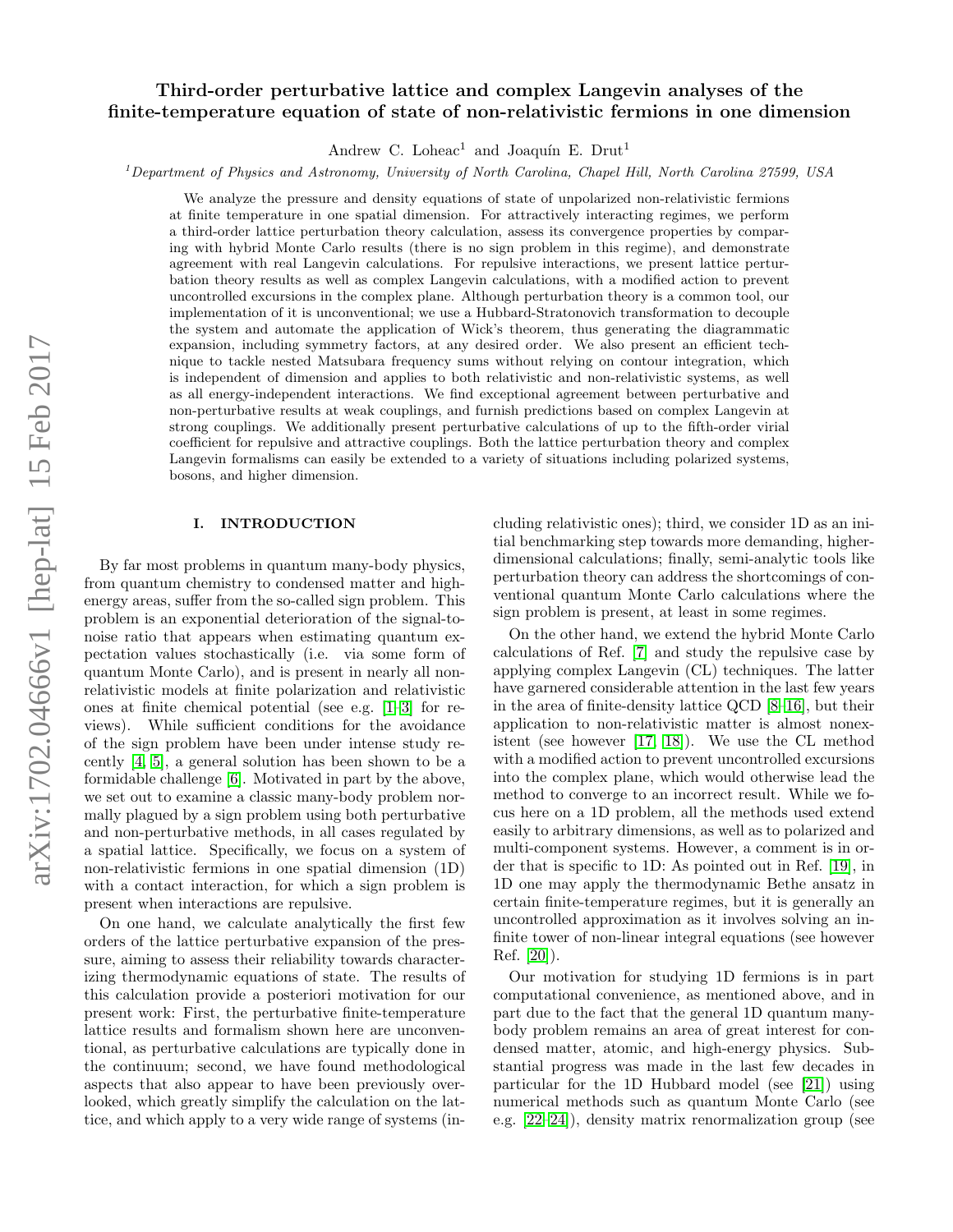e.g.  $[25-28]$  $[25-28]$ , and the Bethe ansatz (see [\[19\]](#page-15-3) and [29-[31\]](#page-15-11)), as well as with analytic approaches (such as bosonization [\[32\]](#page-15-12) and beyond-mean-field approaches [\[33\]](#page-15-13)). Remarkably, there are aspects of this problem that remain elusive in the sense that they lie beyond the Luttinger liquid paradigm, as pointed out in Ref. [\[34\]](#page-15-14), which justifies more detailed studies. On the experimental side, ultracold atoms in optical lattices continue to provide an unparalleled realization of clean, malleable, fermionic and bosonic systems, and thus these systems continue to shed light on multiple aspects of strongly coupled quantum dynamics (see [\[35–](#page-15-15)[37\]](#page-15-16)).

Below we present the lattice perturbation theory formalism (Sec. [II\)](#page-1-0), which is unconventional in that it uses a Hubbard-Stratonovich (HS) transformation [\[38,](#page-15-17) [39\]](#page-15-18) to facilitate the automation of generating a diagrammatic expansion. With the diagrams in hand, the evaluation of physical observables proceeds in two steps: first, the Matsubara-frequency sums are done with a technique that allows us to carry them out simultaneously (rather than iteratively, as is the case when using countour integrals, see e.g. Ref. [\[40\]](#page-15-19)); second, the remaining sum over spatial momenta is calculated numerically. Performing the frequency sums analytically is primarily avantageous in that it yields a vastly improved scaling of the computation time, as the total number of nested sums is greatly reduced. In Sec. [III](#page-5-0) we present a brief overview of the CL method, contrast it with conventional hybrid Monte Carlo, and introduce a modified action to stabilize the calculation. In Sec. [IV](#page-6-0) we show our results for the pressure and density equations of state up to next-to-nextto-next-to (N3LO) leading order in perturbation theory for both attractive and repulsive couplings, and compare with hybrid Monte Carlo for the case of attractive interactions where no sign problem is present. We also demonstrate results for a modified-action form of real and complex Langevin calculations for both attractive and repulsive couplings, and compare with our perturbative results. Using particle-number projection, we also provide the corresponding perturbative expansion for the first few virial coefficients. In Sec. [V](#page-11-0) we summarize and present our conclusions. The appendices contain further details on the Matsubara sums involved and how to calculate them.

# <span id="page-1-0"></span>II. PERTURBATION THEORY FORMALISM

We first present the formalism for our method of computing the perturbative expansion for the grandcanonical partition function of interacting quantum gases on the lattice. In a nutshell, the procedure involves analytically evaluating expressions for the diagrammatic expansion and the resulting path integral on a computer using an object-oriented approach. The final expressions, which contain sums over the complete frequencymomentum basis, are evaluated numerically to determine the pressure equation of state, or other physical observable, such as the density equation of state or projected virial coefficients.

# A. Path integral form of the partition function

The starting point of our lattice perturbative expansion of the equation of state is the grand-canonical partition function,

$$
\mathcal{Z} = \text{tr}\left[e^{-\beta(\hat{H} - \mu \hat{N})}\right],\tag{1}
$$

where, as usual,  $\hat{H}$  is the Hamiltonian,  $\hat{N}$  is the particle number operator,  $\beta$  the inverse temperature, and  $\mu$  the chemical potential; the trace is over all the multiparticle states in the Fock space. We will assume that

$$
\hat{H} = \hat{T} + \hat{V},\tag{2}
$$

where  $\hat{T}$  is the kinetic energy operator, and  $\hat{V}$  is the potential energy operator. Rather than expanding directly in powers of  $\hat{V}$ , as is conventional in perturbation theory, we will introduce a HS transformation. We first discretize the imaginary time direction as  $\beta = \tau N_{\tau}$ , and apply a first-order Suzuki-Trotter factorization such that

$$
e^{-\tau \hat{H}} \simeq e^{-\tau \hat{T}/2} e^{-\tau \hat{V}} e^{-\tau \hat{T}/2}, \tag{3}
$$

and next perform the HS transformation,

$$
e^{-\tau \hat{V}} = \int \mathcal{D} \sigma e^{-\tau \hat{W}[\sigma]}, \tag{4}
$$

where  $\hat{W}[\sigma]$  is a one-body operator representing an external potential set by the auxiliary field  $\sigma$ , and the field integral is over all possible configurations of that field. The specific form of  $W[\sigma]$  depends on the choice of the HS transformation; in the case of fermions it can be either discrete or continuous, and in the latter case it can be compact or non-compact [\[41\]](#page-15-20). For the purposes of this work, the specific form of the HS transform is immaterial, as we will undo the transformation order-by-order in the perturbative expansion.

Naturally, the use of the HS transform is much more common in Monte Carlo approaches than in perturbative ones, and it is the natural path to mean-field theory. Here, however, we will use it as a device to recover the results of Wick's theorem but bypassing the operator algebra completely, as we show below. In addition, this approach has the advantage of facilitating the use of many-body forces, as it is relatively simple to write down HS transforms for them and the steps after the transform are quite mechanical (which is the main reason for our choice).

Collecting all the field integrals and performing the trace over the resulting product of exponentials of onebody operators yields a path-integral form of the grandcanonical partition function  $Z$ ,

$$
\mathcal{Z} = \int \mathcal{D}\sigma \det^2 M[\sigma],\tag{5}
$$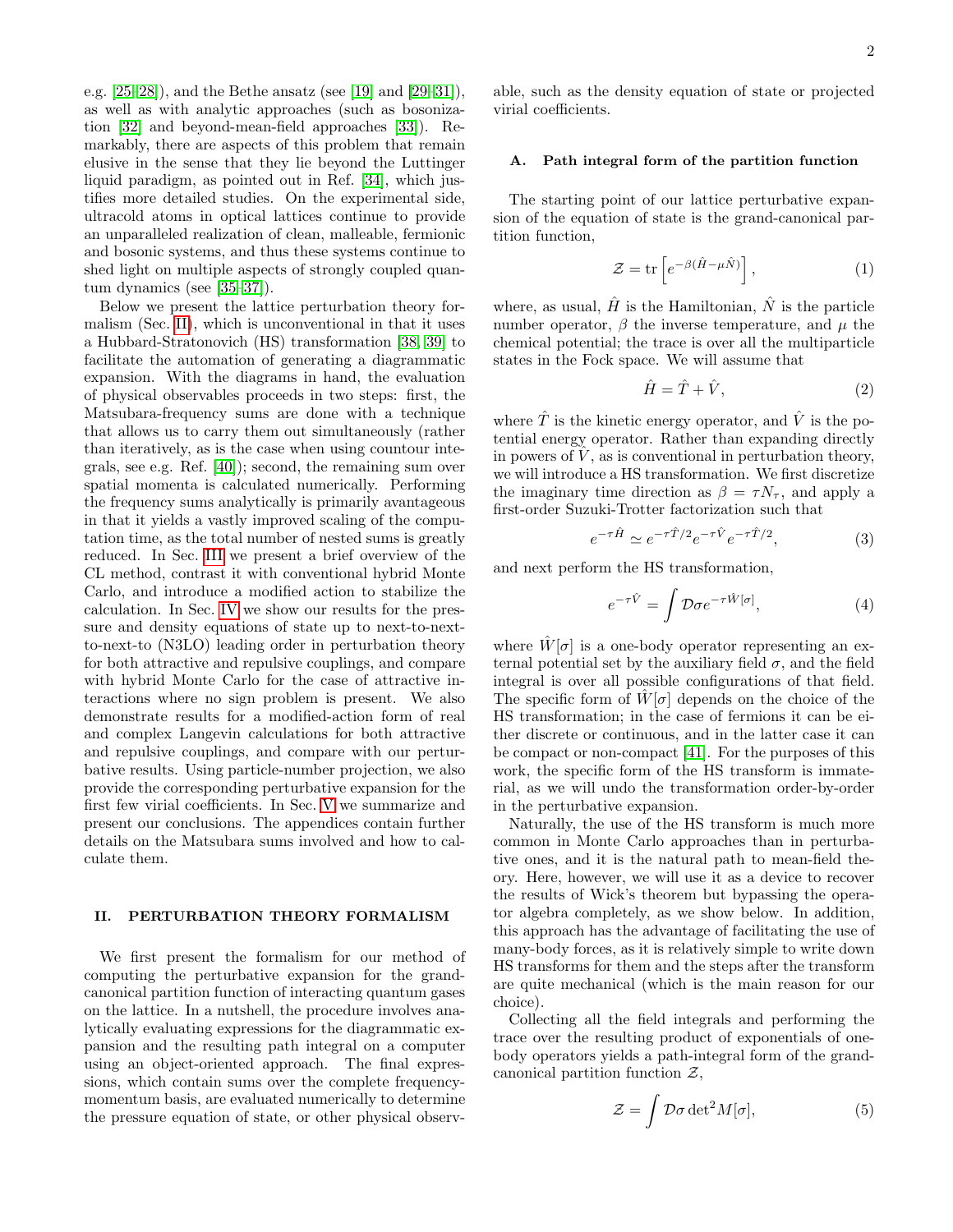where in the above form we have assumed that the system contains two identical species and the matrix M of dimension  $N_{\tau} \times V$  by  $N_{\tau} \times V$  (where  $N_{\tau}$  is the temporal volume and V is the spatial volume) encodes all relevant system dynamics, such that

$$
M[\sigma] \equiv \begin{pmatrix} 1 & 0 & \cdots & \mathcal{U}_{N_{\tau}}[\sigma] \\ -\mathcal{U}_{1}[\sigma] & 1 & \cdots & 0 \\ 0 & -\mathcal{U}_{2}[\sigma] & \ddots & 0 \\ \vdots & \vdots & \ddots & \vdots \\ 0 & \cdots & -\mathcal{U}_{N_{\tau}-1}[\sigma] & 1 \end{pmatrix} . \quad (6)
$$

For the case of contact interactions, such as in the Gaudin-Yang model, the matrix  $\mathcal{U}[\sigma]$  can be written as

$$
[\mathcal{U}_j[\sigma]]_{\mathbf{x},\mathbf{x}'} \equiv \left[e^{-\tau(\mathbf{p}^2/2m-\mu)}\right]_{\mathbf{x},\mathbf{x}'} [1 + A\sin\sigma(\mathbf{x}',t)] \tag{7}
$$

where  $\bf{x}$  and  $\bf{x}'$  are spatial indices, t is a temporal index, and where  $A \equiv \sqrt{2(e^{\tau g}-1)}$ , g is the zero-range coupling, and  $\tau$  is the temporal lattice spacing (see e.g. [\[7\]](#page-14-5)). We have chosen a realization of the HS transformation in which the continuous field  $\sigma$  takes values between  $-\pi$ and  $\pi$  at each point in spacetime, such that

$$
\int \mathcal{D}\sigma = \prod_{\mathbf{x},\tau} \int_{-\pi}^{\pi} \frac{d\sigma(\mathbf{x},\tau)}{2\pi}.
$$
 (8)

This particular kind of HS transformation was first explored in Refs. [\[42,](#page-15-21) [43\]](#page-15-22).

Note that in the case of non-identical species, such as in polarized or mass imbalanced systems of two flavors, two different determinants are present in the partition function, i.e.

$$
\mathcal{Z} = \int \mathcal{D}\sigma \, \det M_{\uparrow}[\sigma] \, \det M_{\downarrow}[\sigma]. \tag{9}
$$

At this point, we have eliminated from the problem all the quantum operators, and this is one of the main advantages of the method. Moreover, we have accomplished this by "integrating out" the fermionic degrees of freedom, which is an unorthodox route to perturbation theory. We will see, however, that this is a useful way to proceed in the sense that it mechanically generates the correct answers, and therefore it is amenable to automation.

# B. Expanding the fermion determinant

To obtain the perturbative expansion of the grandcanonical partition function on the lattice, we expand the determinant of the matrix  $M$  in powers of the dimensionless parameter A defined above. To this end, first note that

$$
M = M_0 + A\mathcal{T}\mathcal{S}[\sigma]
$$
 (10)

where  $M_0$  is the non-interacting counterpart, and

$$
\mathcal{T} = \begin{pmatrix}\n0 & 0 & \cdots & T \\
-T & 0 & \cdots & 0 \\
0 & -T & \ddots & 0 \\
\vdots & \vdots & \ddots & \vdots \\
0 & \cdots & -T & 0\n\end{pmatrix},\n\tag{11}
$$

with  $[T]_{\mathbf{x},\mathbf{x'}} \equiv \left[ e^{-\tau (\mathbf{p}^2/2-\mu)} \right]$  $\mathbf{x}, \mathbf{x}'$ , (where we have taken  $\hbar = k_B = m = 1$ , and

$$
\left[\mathcal{S}[\sigma]\right]_{\mathbf{x},t;\mathbf{x}',t'} = \delta_{t,t'}\delta_{\mathbf{x},\mathbf{x}'}\sin\sigma(\mathbf{x},t). \tag{12}
$$

Thus, we further obtain that  $M = M_0(1 + AKS[\sigma]),$ where  $K \equiv M_0^{-1} \mathcal{T}$  will play the role of the free propagator, as we explain below, and of course

$$
\det M = \det M_0 \det(\mathbb{1} + AKS[\sigma]). \tag{13}
$$

At this point, we set aside the non-interacting factor and make use of the identity  $\det = \exp \text{tr} \ln \text{ to formally ex-}$ pand the logarithm in powers of A, such that

$$
\det(\mathbb{1} + AK\mathcal{S}[\sigma]) = \exp\left[\sum_{k=1}^{\infty} A^k E_k\right],\qquad(14)
$$

where

<span id="page-2-0"></span>
$$
E_k = \frac{(-1)^{k+1}}{k} \text{tr}\left[ (K\mathcal{S}[\sigma])^k \right]. \tag{15}
$$

Note that each power of the fermion determinant translates simply as a prefactor in the definition of  $E_k$ . Thus, the expansion coefficients for an unpolarized system of  $N_f$  species are simply  $N_fE_k$ . We further write the determinant as

$$
\exp\left[\sum_{k=1}^{\infty} A^k E_k\right] = \prod_{k=1}^{\infty} \exp\left[A^k E_k\right] \tag{16}
$$

$$
= \prod_{k=1}^{\infty} \sum_{\{i_k\} = 0}^{\infty} \frac{(A^k E_k)^{i_k}}{i_k!}.
$$
 (17)

Eq. [\(15\)](#page-2-0) begins to expose the powers of A in the perturbative expansion. The task ahead is to isolate those powers and carry out the path integral exactly. Using these expressions, by fully expanding and combining terms of identical powers of A, it is straightforward to see that

$$
\det(\mathbb{1} + AK\mathcal{S}[\sigma]) = 1 + AE_1 + A^2 \left(\frac{E_1^2}{2!} + E_2\right) + A^3 \left(\frac{E_1^3}{3!} + E_1E_2 + E_3\right) + \cdots
$$
 (18)

The above expansion corresponds to one of the spin degrees of freedom and therefore it is to be combined with a corresponding expansion for the other spin, which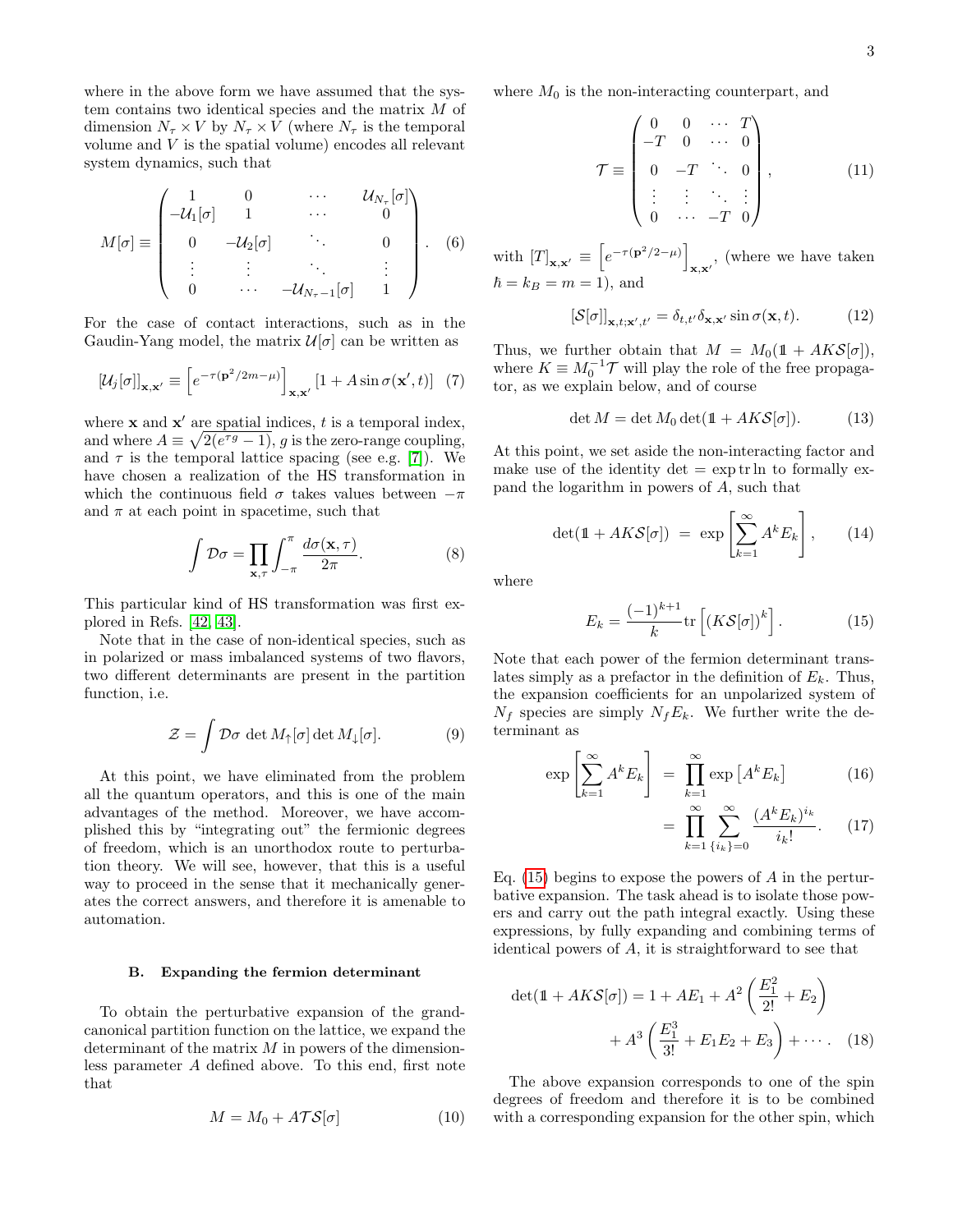could be done for polarized (different  $\mu$  for each species) or unpolarized (same  $\mu$ ) cases. Here we focus on the latter with a two-component system, which simply means that we are expanding the square of the determinant. As mentioned above, this can be accomplished easily by setting  $E_k \to N_f E_k$  for the general case of  $N_f$  flavors.

# C. Recovering Wick's theorem by calculating the path integral exactly at each order

Once the determinants are expanded to the desired power of A, which is easy to automate, one obtains products of powers of the various  $E_k$  defined in Eq. [\(15\)](#page-2-0). The path integral of each of these products must be evaluated to obtain the expansion of the partition function. For instance, at second order, one of the terms is

$$
\int \mathcal{D}\sigma E_2[\sigma] = -\frac{1}{2} \int \mathcal{D}\sigma \operatorname{tr} \left[ (K \mathcal{S}[\sigma])^2 \right]
$$

$$
= -\frac{1}{2} K_{ij} K_{km} \int \mathcal{D}\sigma \mathcal{S}[\sigma]_{jk} \mathcal{S}[\sigma]_{mi}, (19)
$$

where all the (collective, spacetime) indices  $i, j, k, m$  on the right-hand side are assumed to be summed over.

Writing out the indices explicitly at each order, we see that the main problem is computing path integrals of the form

$$
I_m(b_1, b_2, \dots, b_m) =
$$
  

$$
\int \mathcal{D}\sigma \sin(\sigma[b_1]) \sin(\sigma[b_2]) \dots \sin(\sigma[b_m]),
$$

where each  $b_k$  represents a spacetime coordinate. These integrals vanish if  $m$  is odd, but otherwise the result is generally finite and positive. For instance, for  $m = 2$ ,

$$
I_2(b_1, b_2) = \frac{1}{2} \delta_{b_1, b_2}, \tag{20}
$$

and for  $m = 4$ ,

<span id="page-3-0"></span>
$$
I_4(b_1, b_2, b_3, b_4) = \frac{3}{8} \delta_{b_1, b_2} \delta_{b_1, b_3} \delta_{b_1, b_4}
$$
  
+ 
$$
\frac{1}{4} [\delta_{b_1, b_2} \delta_{b_3, b_4} (1 - \delta_{b_2, b_3})
$$
  
+ 
$$
\delta_{b_1, b_3} \delta_{b_2, b_4} (1 - \delta_{b_3, b_2})
$$
  
+ 
$$
\delta_{b_1, b_4} \delta_{b_2, b_3} (1 - \delta_{b_4, b_2})], \quad (21)
$$

where 3/8 is the result for the case of all four coordinates coinciding, i.e.

$$
\int_{-\pi}^{\pi} \frac{d\sigma}{2\pi} \sin^4 \sigma = \frac{3}{8}.\tag{22}
$$

It is the tensor expressions like Eq. [\(21\)](#page-3-0) that automatically implement Wick's theorem when contracting with the various  $K$  propagators. As with the Taylor expansion of the determinant, the calculation of the  $I_m$  needed for each of the terms at a given order was also automated, as was the subsequent index contraction with the propagators. The result of that process is that not only the diagrams themselves, but also all the symmetry factors are generated automatically, minimizing the amount of manual bookkeeping. Naturally, the topology of the diagrams enters through the  $I_m$  tensors, which encode the multiple ways in which the corresponding path integral can give a non-vanishing result.

The complexity of the expression for  $I_m$  grows with each order in the perturbative expansion, and causes the number of terms in the expansion of  $\mathcal Z$  (i.e. after contracting with the  $K$ 's) to grow very quickly. Although the next-to-leading (NLO) contribution can easily be verified by hand, the next-to-next-to-next-to-leading (N3LO) (i.e.  $A^6$ ) order produces (naively) on the order of  $10^3$ terms, all of which must be simplified to obtain the final results. Moreover, in the case of polarized systems, multiple products of the determinant must be expanded. This scaling underscores why the method we proposed here is well suited for automation but it is otherwise not ideal for manual calculation, especially if a high-order, finite-temperature expansion is the goal.

# D. Transforming to frequency-momentum space on the lattice

Naturally, the matrix  $K$  can be diagonalized in the momentum basis with a discrete Fourier transform, such that

<span id="page-3-1"></span>
$$
[K]_{ab} = \sum_{q} U_{aq}^{\dagger} [D_0]_q U_{qb} \tag{23}
$$

where  $a, b$  are collective spacetime indices of the form  $(t, x)$ , and  $q = (\omega, k)$  is a collective frequency-momentum index, with  $\omega = (2n_{\omega} + 1)/N_{\tau}$  being a fermionic Matsubara frequency  $(n_{\omega} = 1, \ldots, N_{\tau})$ , and  $\mathbf{k} = 2\mathbf{n}_{\mathbf{k}}\pi/N_x$  $(n_{k,i} = 1, \ldots, N_x)$  a d-dimensional spatial wavevector. The free propagator  $D_0$  is then

$$
[D_0]_q \equiv \frac{1}{1 - \exp[i\omega + \tau(\mathbf{k}^2/2 - \mu)]},
$$
 (24)

while the Fourier transform matrices take the form

$$
U_{aq} = \frac{1}{\sqrt{N_x^d N_\tau}} \exp[i(\omega t - \mathbf{k} \cdot \mathbf{x})]. \tag{25}
$$

By computing the path integral over the auxiliary field  $\sigma$  for all the terms in the expansion of the determinant at a particular order, we are left with an object of the generic schematic form

$$
S = \sum [K]_{a_1 a_2} [K]_{a_3 a_4} \dots [K]_{a_{2m-1} a_{2m}} I_{a_1 \dots a_{2m}}
$$
 (26)

where the sum is taken over all free spacetime indices, and the object  $I_{a_1...a_{2m}}$  results from the path integral over the interaction terms  $sin(\sigma_i)$ .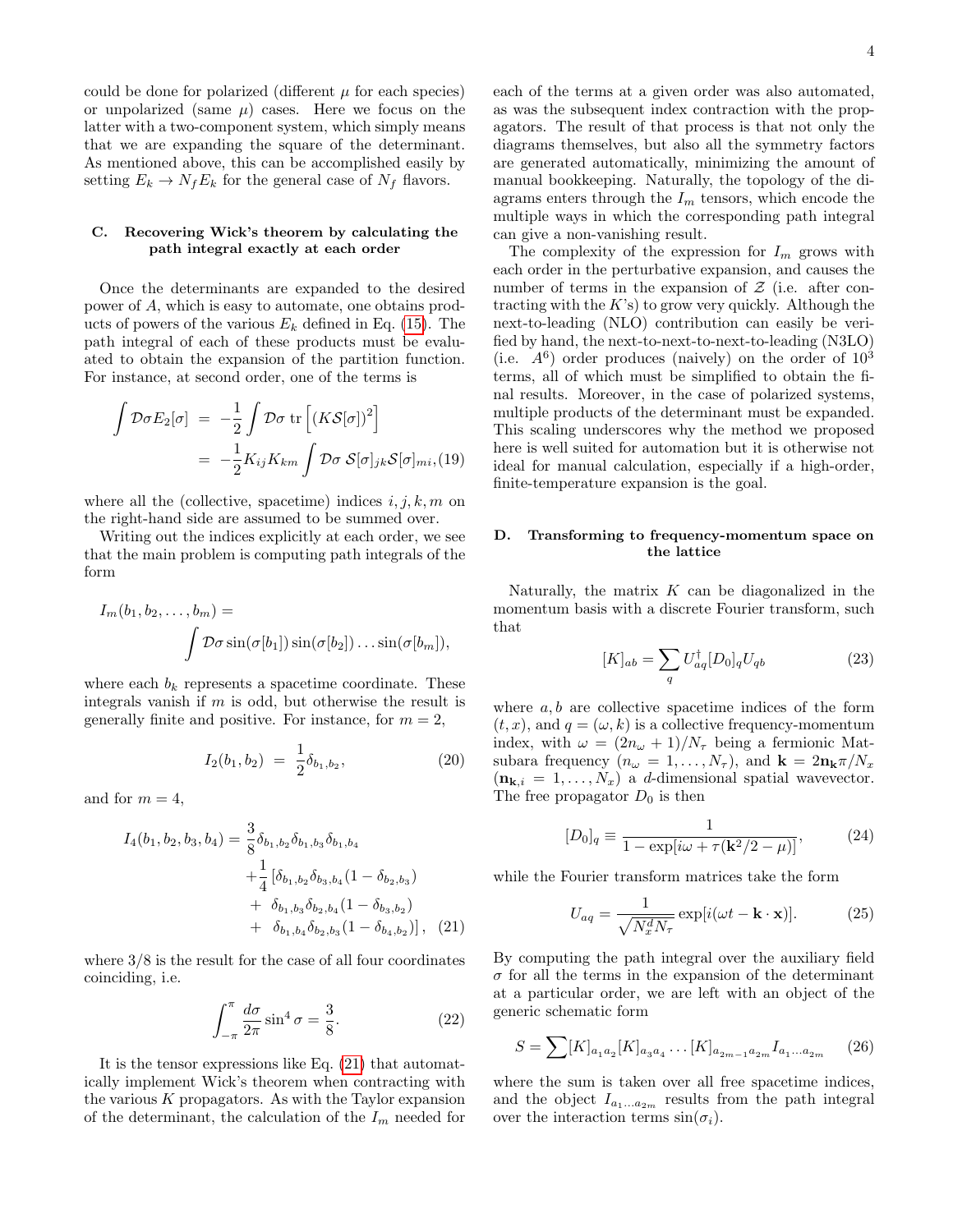Upon inserting the Fourier representation of the propagator [c.f. Eq. [\(23\)](#page-3-1)], we obtain a form that is described by a collection of indices in the frequency-momentum basis:

$$
S = \sum [D_0]_{q_1} [D_0]_{q_2} \dots [D_0]_{q_m} \tilde{I}_{q_1, \dots, q_m} \tag{27}
$$

where  $\tilde{I}_{q_1,...,q_m}$  results from appropriately contracting the various Fourier tensors U and  $U^{\dagger}$  with  $I_{a_1...a_{2m}}$ . The  $\tilde{I}$ tensors represent momentum conservation laws for each specific term.

The advantage of going to frequency-momentum space is that  $S$  can be obtained by performing  $m$  frequencymomentum sums instead of the 2m spacetime sums. This optimization, however, is not enough; it is crucial to carry out the frequency sums analytically in order to have a numerically manageable expression at the end. We turn to those sums next.

# <span id="page-4-0"></span>E. Computing finite Matsubara frequency sums analytically: two tricks

In the evaluation of expressions at a given order  $n$ , we are faced with nested frequency sums that schematically look like the expression

$$
\sum_{q_1, q_2, \dots, q_m} [D_0]_{q_1} [D_0]_{q_2} \dots [D_0]_{q_m} \delta(\{q_k\}), \qquad (28)
$$

where we have left out sums over momenta, which are to be carried out afterwards, and the delta factor represents an energy-momentum conservation law that is derived from each diagram's topology. Note that, here and below, we will use the delta notation to represent the discrete Kronecker symbol rather than the Dirac symbol (we have no need for Dirac deltas here, as all our expressions are discrete). In this section, we show how we performed the frequency sums in a way that does not use complex contour integration and, moreover, allows us to treat all the sums simultaneously.

We begin with an example. The simplest case is that of a single factor, which may seem trivial but is nevertheless instructive:

$$
S_1 = \sum_{n=1}^{N_{\tau}} [D_0]_n = \sum_{n=1}^{N_{\tau}} \frac{1}{1 - Q \exp(i\omega_n)},
$$
 (29)

where we have encoded all the momentum and chemical potential dependence in the factor Q, and where  $\omega_n =$  $(2n + 1)\pi/N_{\tau}$ . In this case we expand the expression inside the sum as a geometric series:

<span id="page-4-1"></span>
$$
S_1 = \sum_{n=1}^{N_{\tau}} \sum_{k=0}^{\infty} Q^k e^{i\omega_n k} = \sum_{k=0}^{\infty} Q^k \sum_{n=1}^{N_{\tau}} e^{i\omega_n k} \qquad (30)
$$

$$
= \sum_{m=0}^{\infty} \sum_{k=0}^{\infty} Q^k \delta(k - mN_\tau)(-1)^m \tag{31}
$$

$$
= \sum_{m=0}^{\infty} Q^{mN_{\tau}} (-1)^m = \frac{N_{\tau}}{1 + Q^{N_{\tau}}}, \tag{32}
$$

where we used the fact that  $k \geq 0$  and

$$
\sum_{n=1}^{N_{\tau}} e^{i2\pi nk/N_{\tau}} = N_{\tau} \sum_{m=-\infty}^{\infty} \delta(k - mN_{\tau}). \tag{33}
$$

The  $S_1$  sum is useful per se, but also because highorder calculations need the more general sums, such as

$$
S_1^{(k)} = \sum_{n=1}^{N_{\tau}} \left( \frac{1}{1 - Q \exp(i\omega_n)} \right)^{k+1}, \quad (34)
$$

such that  $S_1^{(0)} = S_1$ . For general k, this is easy to compute by introducing a new parameter  $\lambda$  via

<span id="page-4-3"></span>
$$
S_1(\lambda) \equiv \sum_{n=1}^{N_{\tau}} \frac{1}{\lambda - Q \exp(i\omega_n)} = \frac{1}{\lambda} \frac{N_{\tau}}{1 + (Q/\lambda)^{N_{\tau}}},
$$
(35)

and differentiate with respect to  $\lambda$  as needed,

$$
S_1^{(k)} = \frac{(-1)^k}{k!} \left. \frac{d^k S_1(\lambda)}{d\lambda^k} \right|_{\lambda = 1}.
$$
 (36)

Clearly,  $S_1(\lambda)$  is a generating function for frequency sums of higher order. In particular, for instance,

<span id="page-4-2"></span>
$$
S_1^{(1)} = \frac{[1 - Q^{N_\tau}(N_\tau - 1)]N_\tau}{(1 + Q^{N_\tau})^2}.
$$
 (37)

The method of expanding the numerator as a power series applies as well when multiple sums are present, as we show in Appendix [A](#page-12-0) with an example that corresponds to the "beach-ball" diagram of Fig. [4\(](#page-7-0)b).

The general procedure of the method is as follows. First, take a step backward and use the Fourier-sum representation of all the frequency Kronecker deltas, i.e.

$$
\delta[f(\omega_1, \omega_2, \dots)] = \frac{1}{N_{\tau}} \sum_{p=0}^{N_{\tau}-1} e^{ipf(\omega_1, \omega_2, \dots)},
$$
 (38)

in combination with the geometric series expression of the denominators. This first step is similar to that of techniques used in the continuum, where an integral representation of a Dirac delta function is utilized. Beyond this point, however, the calculations differ considerably.

The second step is to sum over each fermionic frequency  $\omega_n$ , which yields as many delta functions as denominators, with their corresponding "boundary" sums and factors of  $(-1)^m$ , i.e. use

$$
\sum_{n=1}^{N_{\tau}} e^{i\omega_n y} = N_{\tau} \sum_{m=-\infty}^{\infty} \delta(y - mN_{\tau})(-1)^m.
$$
 (39)

Here it is important to keep the terms for all  $m$ , as  $y$ will generally vary over a semi-infinite range due to the geometric series expansion.

Third, sum over the geometric sum index to saturate the delta functions generated in the previous step. To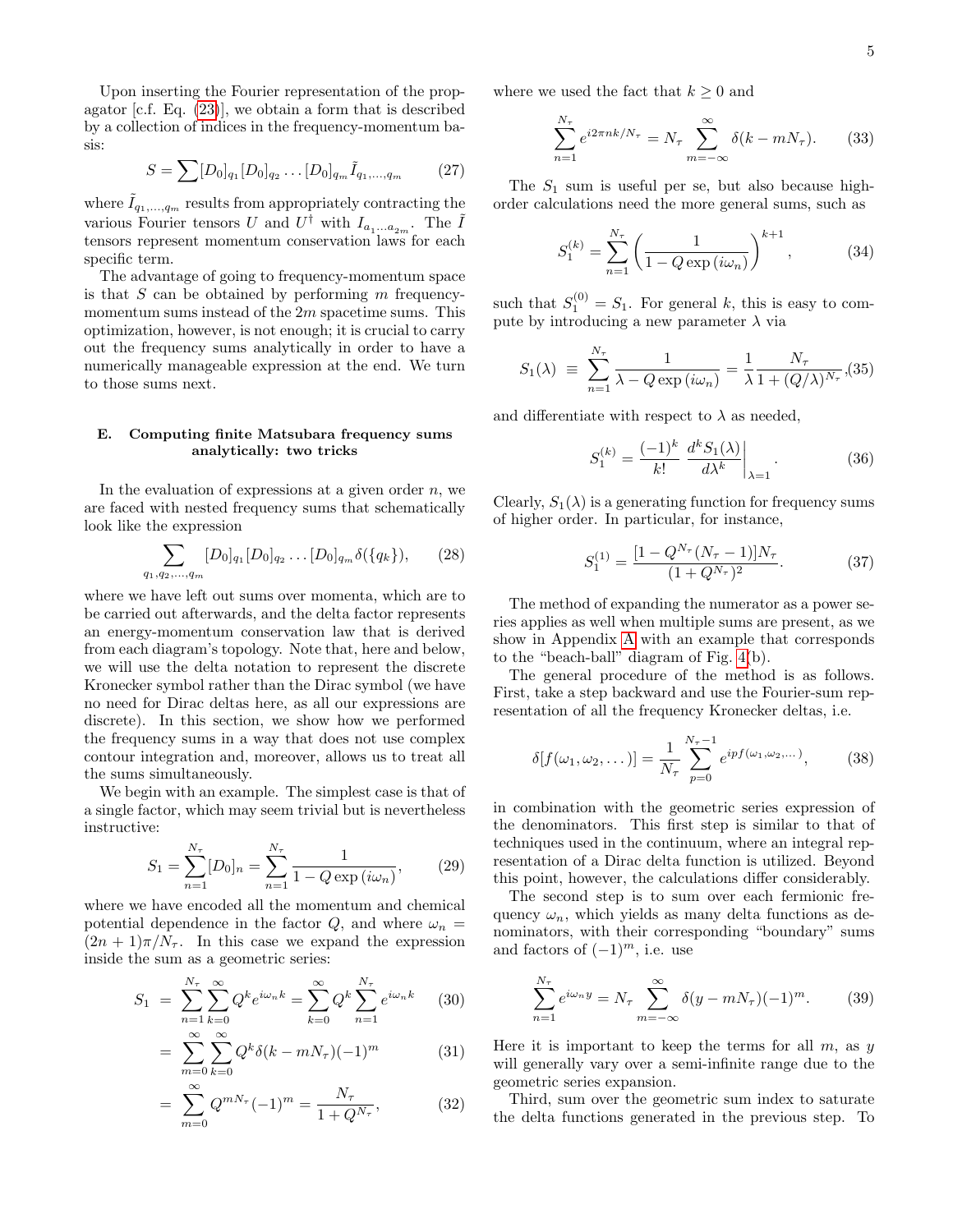this end, it is useful to extend the geometric sum index to  $-\infty$ , such that Heaviside step functions should be inserted accordingly.

Fourth, implement the constraints over the boundary sums and evaluate such sums, which lead to the expected  $(1+Q_k^{N_{\tau}})^{-1}$  factors. Finally, sum over the Fourier index of the energy-conserving delta functions. As is clear from the above, the operations to be performed are rather elementary and do not involve complex analysis, only a small amount of bookkeeping. It is the order of the operations that is crucial for the simplicity of the method.

# <span id="page-5-0"></span>III. COMPLEX LANGEVIN APPROACH

The second method we present in this work involves the use of CL dynamics in the context of the lattice quantum Monte Carlo technique, which is, of course, a nonperturbative approach. Recent developments have shed light on several aspects of the CL method, which had previously hindered progress but which are now starting to be better understood and in some cases even resolved. In this section we discuss our implementation of CL dynamics, including a kind of dynamical stabilization that is reminiscent of the one put forward in Refs. [\[44,](#page-15-23) [45\]](#page-15-24).

The starting point is once again the partition function

$$
\mathcal{Z} = \int \mathcal{D}\sigma \det^2 M[\sigma],\tag{40}
$$

where one normally identifies  $P[\sigma] = det^2 M[\sigma]$  as the (unnormalized) probability measure to be used in a Metropolis-based Monte Carlo calculation. One may define an effective action S via

$$
P[\sigma] = \exp(-S[\sigma]). \tag{41}
$$

Observables, at least simple ones, are then shown to take the form

$$
\langle \mathcal{O} \rangle = \frac{1}{\mathcal{Z}} \int \mathcal{D}\sigma \, e^{-S[\sigma]} \mathcal{O}[\sigma], \tag{42}
$$

such that the expectation value can be determined by sampling the auxiliary field  $\sigma$  according to P[ $\sigma$ ]. Two well known ways of carrying out that sampling, without the presence of a sign problem, are the hybrid Monte Carlo algorithm (HMC) (see Refs. [\[46,](#page-15-25) [47\]](#page-15-26)) and the real Langevin method (RL) (also known simply as stochastic quantization; see Refs. [\[48–](#page-15-27)[50\]](#page-15-28)).

In HMC, one defines an auxiliary field variable  $\pi$  conjugate to the HS field  $\sigma$  along with global (moleculardynamics type) equations of motion in a fictitious phasespace time  $t$  such that

$$
\dot{\sigma} = \pi,\tag{43}
$$

$$
\dot{\pi} = -\frac{\delta S[\sigma]}{\delta \sigma},\tag{44}
$$

where the right-hand side of the last equation naturally represents a molecular dynamics force. These equations are usually integrated via the leapfrog method (or more sophisticated variants) to ensure reversibility, which in turn is essential for maintaining detailed balance. The global updates that this method allows are essential for lattice QCD calculations. The new field obtained at the end of the trajectory is accepted or rejected using the criteria of a Metropolis step.

In RL, on the other hand, there is no Metropolis step and the equations of motion are different:

$$
\dot{\sigma} = -\frac{\delta S[\sigma]}{\delta \sigma} + \eta,\tag{45}
$$

where we note that there is no auxiliary momentum field  $\pi$  but a *t*-dependent noise field  $\eta$  appears instead. The latter satisfies  $\langle \eta(x,\tau) \rangle = 0$  and  $\langle \eta(x,\tau) \eta(x',\tau') \rangle =$  $2\delta_{x,x'}\delta_{\tau,\tau'}$ .

The (conventional) mathematical underpinnings of HMC and RL depend on  $P[\sigma]$  being positive semidefinite. As is well known, this property generally fails to hold e.g. for repulsive interactions, polarized systems, etc. as mentioned above, and the calculation is then said to have a sign problem (or more generally a complex phase problem). In the case of HMC, this means that the Metropolis step is simply no longer well-defined and thus the algorithm is no longer available. For RL, on the other hand, a generalization is possible, namely CL, as first noted in Ref. [\[51\]](#page-15-29). In CL, one complexifies the HS field  $\sigma$  into

$$
\sigma = \sigma_R + i\sigma_I, \tag{46}
$$

where  $\sigma_R$  and  $\sigma_I$  are both real fields. The CL equations of motion are given by

$$
\delta \sigma_R = -\text{Re}\left[\frac{\delta S[\sigma]}{\delta \sigma}\right] \delta t + \eta \sqrt{dt},\tag{47}
$$

$$
\delta \sigma_I = -\text{Im}\left[\frac{\delta S[\sigma]}{\delta \sigma}\right] \delta t, \tag{48}
$$

where now  $S[\sigma]$  is to be understood as a complex function of the complex variable  $\sigma$ . Note that, when the action is real, the imaginary part of the force is zero and then CL reduces to RL.

Under certain conditions, which have lately received much attention (see [\[52–](#page-15-30)[55\]](#page-15-31)), the CL method can be guaranteed to converge to the right answer. In those cases, expectation values  $\langle \mathcal{O} \rangle$  are correctly obtained by averaging over the real part of  $\mathcal{O}[\sigma]$  with complex fields  $\sigma$ sampled throughout the CL dynamics evolution.

In the process of making CL a viable solution to the sign problem in lattice QCD, two crucial challenges were identified: the appearance of numerical instabilities in the CL evolution and the uncontrolled excursions of  $\sigma$ into the complex plane due to singularities in  $P[\sigma]$ . The former was largely resolved by implementing adaptive time-step solvers [\[57\]](#page-15-32); the latter, on the other hand, is currently under investigation and a few approaches have been proposed (see e.g. [\[58,](#page-16-0) [59\]](#page-16-1)). In the calculations presented here, those excursions are highly problematic because the dependence of  $P[\sigma]$  on  $\sigma_I$  is through hyperbolic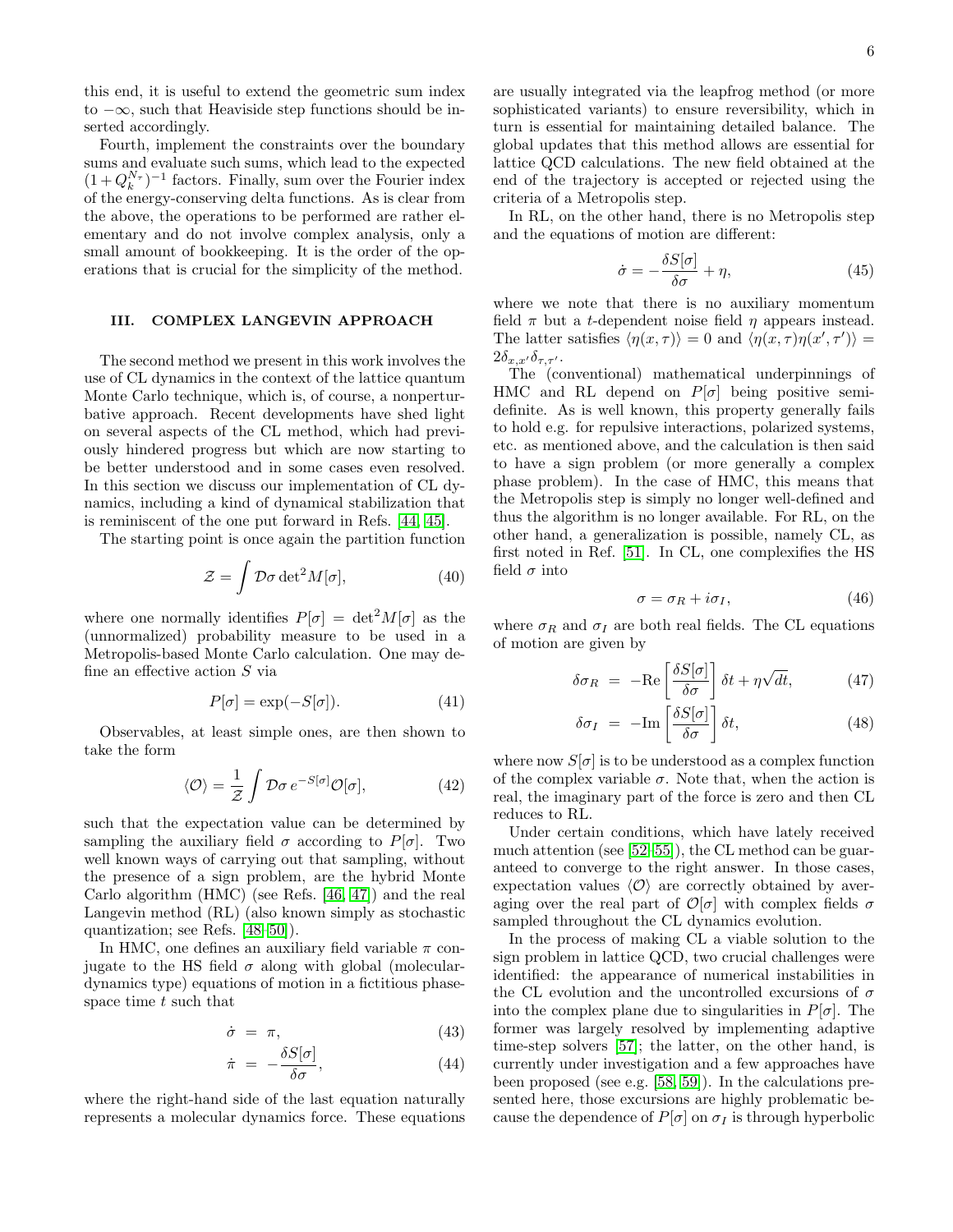functions; indeed, the HS transformation we use depends on  $\sin \sigma$ , and

$$
\sin \sigma = \sin(\sigma_R) \cosh(\sigma_I) + i \cos(\sigma_R) \sinh(\sigma_I). \tag{49}
$$

Thus, a growing (positive or negative)  $\sigma_I$  effectively increases the coupling at an exponential rate, which can completely stall the calculation or result in a converged but wrong answer (as we have observed in our tests). This exponential growth is similar to the problem found in gauge theories, as the complexified link variables representing the gauge field become unbounded in the same fashion in those theories.

#### A. Modified action

To overcome the problem of large excursions in the complex plane in the CL algorithm, we modified the action in a way reminiscent of the dynamical stabilization approach of Ref. [\[44,](#page-15-23) [45\]](#page-15-24). In the latter, a new term was added to the CL dynamics which vanishes in the continuum limit and renders the calculation stable. We propose here to modify the CL equations by adding a regulating term controlled by a parameter  $\xi$ , such that the new equations, in their discretized form, are

$$
\delta \sigma_R = -\text{Re}\left[\frac{\delta S[\sigma]}{\delta \sigma}\right] \delta t - 2\xi \sigma_R \delta t + \eta \sqrt{\delta t}, \quad (50)
$$

$$
\delta \sigma_I = -\mathrm{Im} \left[ \frac{\delta S[\sigma]}{\delta \sigma} \right] \delta t - 2\xi \sigma_I \delta t. \tag{51}
$$

This change amounts to modifying the action by

<span id="page-6-1"></span>
$$
S[\sigma] \to S[\sigma] + \xi \sigma^2. \tag{52}
$$

The rationale for adding such a regulating term was originally based on our understanding of  $\delta S[\sigma]/\delta \sigma$  as a molecular dynamics force in the context of the HMC algorithm (although it is typically referred to as the "drift" in the context of the CL method). In the HMC sense, the new term in the action can be understood as a harmonic oscillator trapping potential, i.e. a restoring force that prevents the field from running away. However, HMC does not apply when  $\sigma$  is complex. A more appropriate interpretation is obtained by keeping only those new terms in the CL equations and neglecting the rest, which results in the decoupled form

$$
\delta \sigma_R = -2\xi \sigma_R \delta t,\tag{53}
$$

$$
\delta \sigma_I = -2\xi \sigma_I \delta t, \tag{54}
$$

whose solution is a decaying exponential (assuming  $\xi >$ 0) for both  $\sigma_R$  and  $\sigma_I$ . Thus, this new ad hoc term represents a damping force.

Naturally, the proposed modification introduces a systematic effect that needs to be studied for each quantity of interest, i.e. it is crucial to understand the  $\xi$  dependence of the output. The results presented below correspond to  $\xi = 0.1$ . To gain specific insight into the



<span id="page-6-2"></span>Figure 1: (Color online) The normalized density  $n/n_0$ , where  $n_0$  is the non-interacting result, for  $\lambda = -1.0$  and  $\beta \mu = 1.6$ , as a function of the Langevin time  $t$  for several values for the regulating parameter  $\xi$  [see Eq. [\(52\)](#page-6-1)]. For a choice of  $\xi = 0$ , where the regulating term is removed, CL tends toward an incorrect value for the density. When  $\xi \simeq 0.1$ , the additional term provides a restoring force and the stochastic process converges to a different value consistent with perturbation theory. On the other hand, for cases where  $\xi < 0$ , the solution diverges, as expected. Each plotted line corresponds to a fixed count of  $10^5$  iterations of performing one integration step of the adaptive step  $\delta t$ ; as such, the length of the line gives an indication as to the computational demand to reach time t for a given  $\xi$ .

variations of the density with  $\xi$ , we show in Fig. [1](#page-6-2) a plot of the running average of the density as a function of the Langevin time t for several values of  $\xi$  in the neighborhood of 0. As evident in that figure, there is a sizable window of small values of  $\xi$  where CL converges. Additionally, we show in Fig. [2](#page-7-1) a plot of the phase and magnitude of  $e^{-S}$ , where S is the complex action, for different values of  $\xi$ . The effect of the  $\xi$  term on the CL dynamics can be clearly seen in that figure (note the change of scale for the  $\xi < 0$  plot, where the results are expected to diverge).

In the next section we present our results. Whenever RL or CL results are shown, we have kept  $\xi = 0.1$ . The agreement of RL with HMC (where the regulating term should not be needed) and the weak dependence of the density on  $\xi$  (at least within a window close to  $\xi = 0$ ) support the idea that the damping term has negligible impact on the results within the precision studied here.

# <span id="page-6-0"></span>IV. RESULTS

In this section we show the results of implementing the above two formalisms and methods to the case of unpolarized, spin-1/2 fermions in one spatial dimension. The specific Hamiltonian we explore is the Gaudin-Yang form [\[60,](#page-16-2) [61\]](#page-16-3) where  $\hat{H} = \hat{T} + \hat{V}$  with

$$
\hat{T} = \int dx \sum_{s=\uparrow,\downarrow} \hat{\psi}_s^{\dagger}(x) \left( -\frac{\hbar^2}{2m} \frac{d^2}{dx^2} \right) \hat{\psi}_s(x), \qquad (55)
$$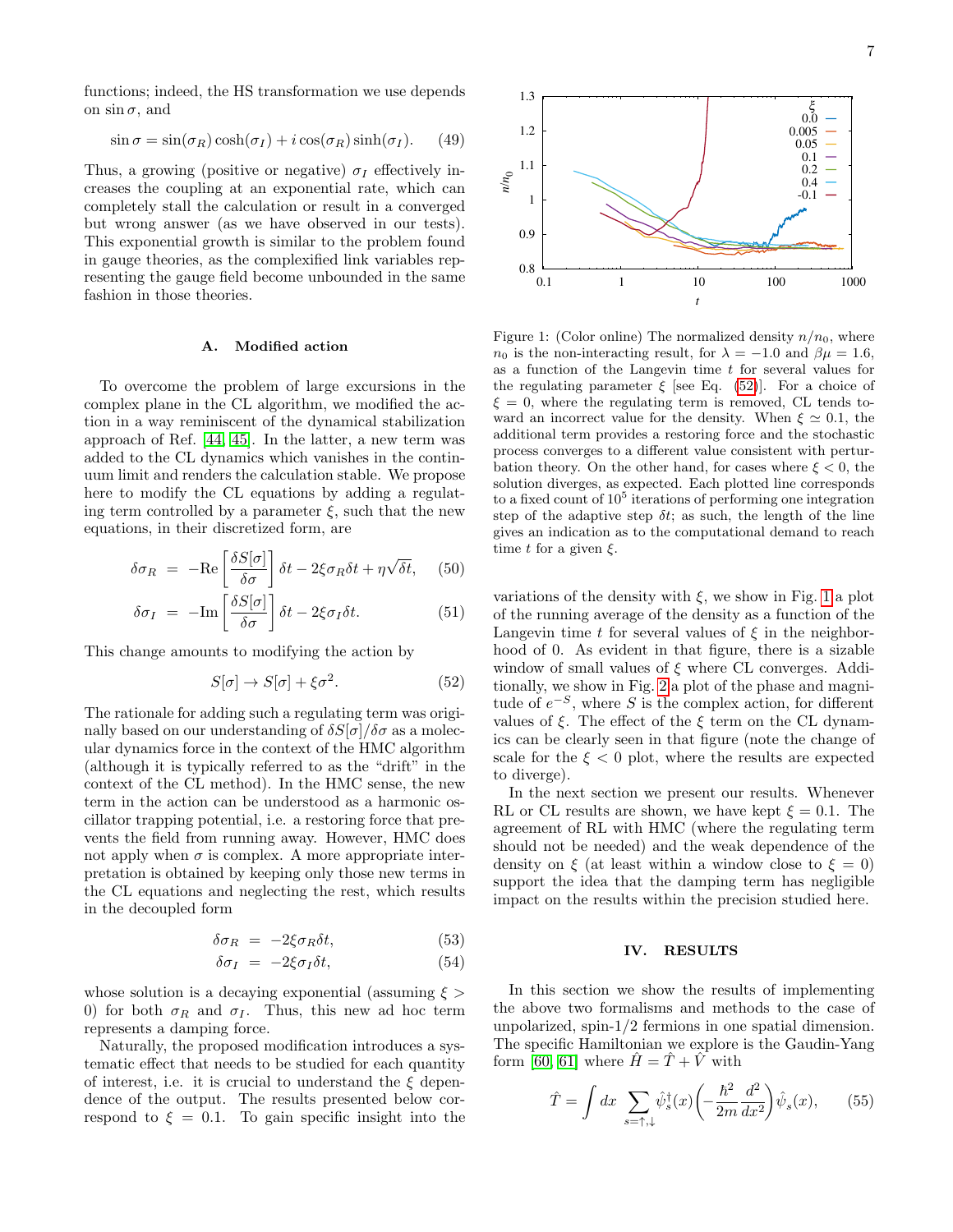

<span id="page-7-1"></span>Figure 2: (Color online) Plot of the complex quantity  $e^{-S}$  in terms of its magnitude  $\rho$  and phase  $\theta$  such that  $e^{-\tilde{S}} = \rho e^{i\theta}$ , for a CL calculation at  $\lambda = -1.0$  and  $\beta \mu = 1.6$ . Data points are plotted as  $\log(\rho)\cos(\theta)$  and  $\log(\rho)\sin(\theta)$  as a parametric functions of the Langevin time  $t$ . Plots are displayed for four values of the parameter  $\xi$ . Note that for  $\xi = 0$ , the solution does not converge, but does converge for  $\xi = 0.005$  and 0.1. For the case where  $\xi = -0.1$ , the result for the density  $n/n_0$ rapidly diverges, as expected [note change in scale for y axis and see Fig. [1\]](#page-6-2). Data points show the locations where samples were taken along the CL trajectory; the shaded areas result from straight lines joining the data points.

and

$$
\hat{V} = -g \int dx \ \hat{n}_{\uparrow}(x)\hat{n}_{\downarrow}(x),\tag{56}
$$

where  $\hat{\psi}_s^{\dagger}, \hat{\psi}_s$  are the creation and annihilation operators in coordinate space for particles of spin  $s$ , and  $\hat{n}_s = \hat{\psi}_s^{\dagger} \hat{\psi}_s$ are the corresponding density operators. There are only two dimensionless parameters characterizing this problem at finite temperature: the fugacity  $z = e^{\beta \mu}$  and the coupling  $\lambda = \sqrt{\beta}g$ .

In all of our results below, perturbative as well as nonperturbative, the system was placed on a lattices of spatial size  $N_x = 60, 80, 100$  and temporal size  $N_\tau = 160$ . The spatial lattice spacing was set to 1, thus setting the length scale for the problem, and the temporal lattice spacing was chosen as  $\tau = 0.05$  (in units of the spatial spacing). Previous studies show that, with those parameters (particularly with  $N_x \geq 60$ ), the equations of state of this system are within  $\leq 5\%$  of the continuum limit result for the values of  $\lambda$  studied here.



Figure 3: Feynman diagram for the next-to-leading order (NLO) contribution to the grand canonical partition function.

<span id="page-7-2"></span>

<span id="page-7-0"></span>Figure 4: Feynman diagrams for the next-to-next-to-leading order (N2LO) contribution to the grand canonical partition function.

# A. Analytic expressions for the perturbative expansion

Although the results shown here correspond to unpolarized fermions with two internal degrees of freedom (e.g., spin-1/2 particles), the perturbative and complex Langevin formalisms can easily be extended to greater degrees of freedom (or, "flavors") by introducing additional determinants in the integrand of the path integral. Additionally, although all observables computed here correspond to the one-dimensional system, the perturbative expansion itself is independent of the spatial dimension; one must simply modify the definition of the wavevector k to extend the system to higher dimension.

Among the main results of this work are the final expressions for the perturbative contributions to the partition function  $\mathcal Z$  at each order n up to next-to-next-tonext-to-leading order (N3LO), which are shown in Ta-ble [I](#page-9-0) (explained in detail below). Each order  $n$  is to be accompanied by a factor of  $A^{2n}$ , but all the information required to reproduce the numerical results in this work are otherwise presented in that table and in the appendices.

Each contribution to the perturbative expansion of the partition function corresponds to a fully connected Feynman diagram of  $n$  vertices (or a product of two or more such diagrams), and can be described by the product of some scalar prefactor with a  $1/(N_xN_\tau)^n$  dependence, and one or more sums over the complete momentumfrequency basis. The Feynman diagrams that appear at NLO, N2LO, and N3LO are provided in Figs. [3,](#page-7-2) [4,](#page-7-0) [5,](#page-8-0) respectively. The analytic expressions for each diagram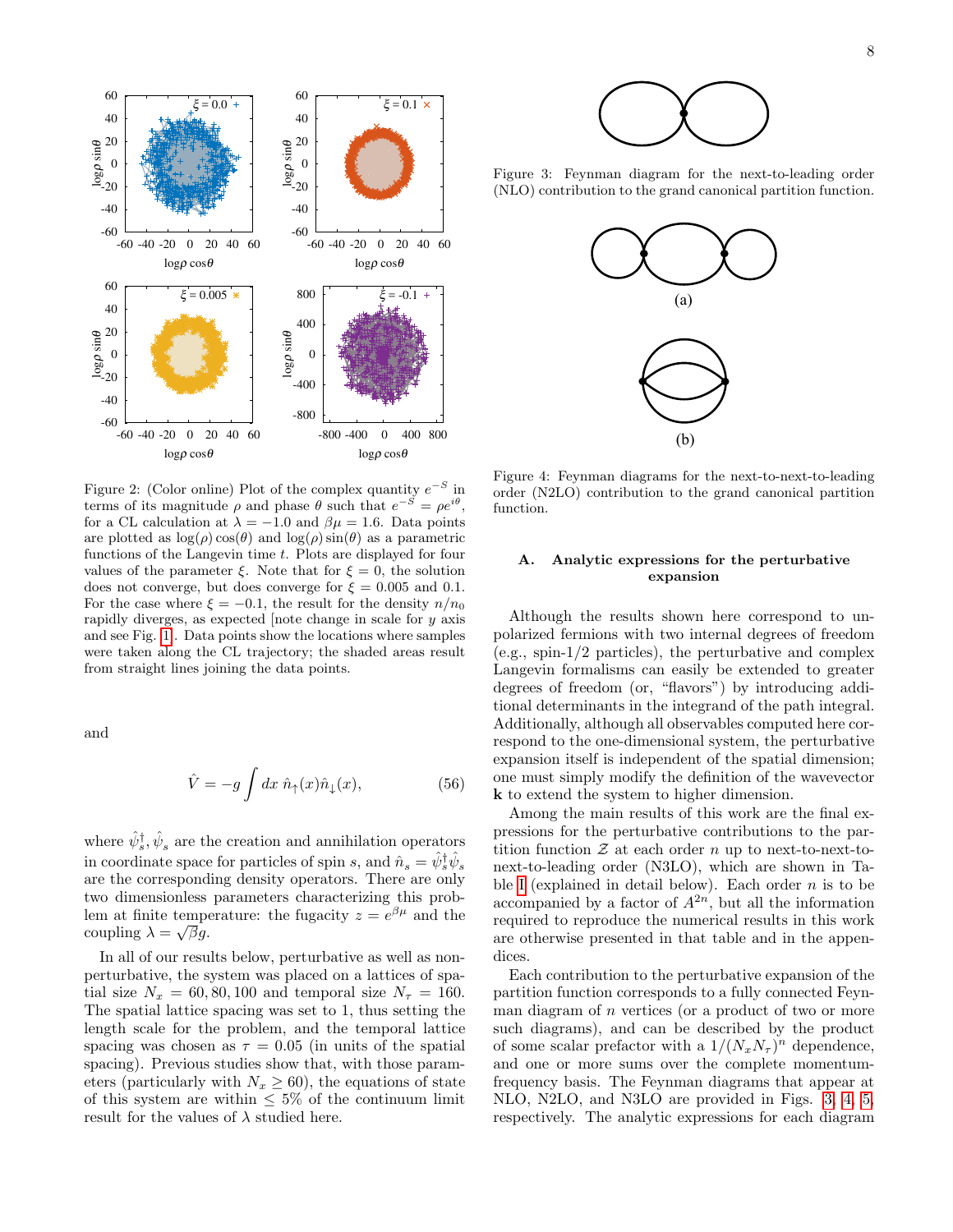

<span id="page-8-0"></span>Figure 5: Feynman diagrams for the next-to-next-to-nextto leading order (N3LO) contribution to the grand canonical partition function.

#### B. Pressure equation of state via perturbation theory

To determine the pressure  $P$ , we use the perturbative expansion of the interacting partition function  $\mathcal{Z}$ , which we expand to order  $2n$  in the parameter  $A$  and write as

$$
\mathcal{Z} = \mathcal{Z}_0(1 + A^2 \Delta_1 + A^4 \Delta_2 + A^6 \Delta_3 + \cdots) = e^{\beta PV}, \tag{58}
$$

where  $\Delta_n$  is the NnLO contribution, as given by the ex-pressions in Table [I,](#page-9-0) and where  $\mathcal{Z}_0$  is the non-interacting grand-canonical partition function,

$$
\ln \mathcal{Z}_0 = 2 \sum_{k=-N_x/2}^{N_x/2} \ln (1 + z e^{-\beta \epsilon_k}) = \beta P_0 V,\qquad (59)
$$

with  $\epsilon_k = (2\pi k/N_x)^2/2$ .

Thus, the interacting pressure  $P$ , relative to the noninteracting result  $P_0$ , becomes

$$
\frac{P}{P_0} = 1 + \frac{\ln(1 + A^2 \Delta_1 + A^4 \Delta_2 + A^6 \Delta_3 + \cdots)}{\ln \mathcal{Z}_0}.
$$
 (60)

To keep the computed value of  $\ln \mathcal{Z}$  consistent with the highest order of A in expansion of  $\mathcal{Z}$ , we expand the numerator  $ln(1 + \sum_n A^{2n} \Delta_n)$  in a Taylor series about  $A = 0$ , such that the expanded form up to N3LO is

<span id="page-8-1"></span>
$$
\frac{P}{P_0} = 1 + \frac{1}{\ln \mathcal{Z}_0} \left( A^2 \zeta_1 + A^4 \zeta_2 + A^6 \zeta_3 \right) \tag{61}
$$

are provided in Table [I,](#page-9-0) where the Matsubara-frequency sums have already been carried out using the technique outlined in Sec. [II E;](#page-4-0) therefore all sums and indices that remain in these expressions are over spatial momenta. The frequency sums always contain  $Q_n$  as parameters that encode the spatial momentum dependence:

$$
Q_n \equiv e^{\tau (\mathbf{k}_n^2/2 - \mu)}.
$$
 (57)

A variety of frequency sums for sums over various products of propagators and momentum conservation conditions appear in these expressions. The expressions for  $S_1$ and  $S_1^{(1)}$  are given earlier in the text by Eqs. [\(32\)](#page-4-1) and  $(37)$ , respectively,  $S_4$  is derived in Appendix [A,](#page-12-0) and all others are given in Appendix [B.](#page-13-0)

The number of loops, or the number of nested momentum sums that appear for each expression, is also provided explicitly in Table [I.](#page-9-0) Since the momentum sums must be computed in full, this number provides an estimate for the computational scaling that is required to compute the value of each diagram; the number of terms that must be computed scales as  $N_x^{\ell d}$ , where  $\ell$  is the number of loops and d is the spatial dimension.

where

$$
\zeta_1 = \Delta_1 \tag{62}
$$

$$
\zeta_2 = \Delta_2 - \frac{1}{2}\Delta_1^2 \tag{63}
$$

$$
\zeta_3 = \Delta_3 - \Delta_1 \Delta_2 + \frac{1}{3} \Delta_1^3. \tag{64}
$$

Note that while this procedure offers consistency in the order of the coupling at all stages of the calculation, in performing this expansion it is important to be mindful of the validity of choosing to expand about the non-interacting limit. Since the partition function is an extensive quantity, this expansion may yield unphysical results in cases where  $\sum_n A^{2n} \Delta_n \gg 1$ , which may occur in cases where stronger effective interactions are present, as is the case when  $N_f > 2$ . However, in all cases shown here, the observables demonstrate physical behavior and are in agreement with alternative methods where available.

Using Eq. [\(61\)](#page-8-1), we computed the pressure at NLO, N2LO, and N3LO, as a function of the dimensionless parameter  $\beta \mu = \ln z$ . Our results for this quantity, for the case of attractive interactions, are shown for a variety of interaction strengths in Fig. [6](#page-10-0) (top). Remarkably, we see evidence of convergence for  $\beta \mu \geq 2$ , even for  $\lambda = 2$ . For  $\beta\mu \leq 2$ , on the other hand, our results are qualitatively correct but fail to match the Monte Carlo answers by roughly 10% in the worst case of  $\lambda = 2$ .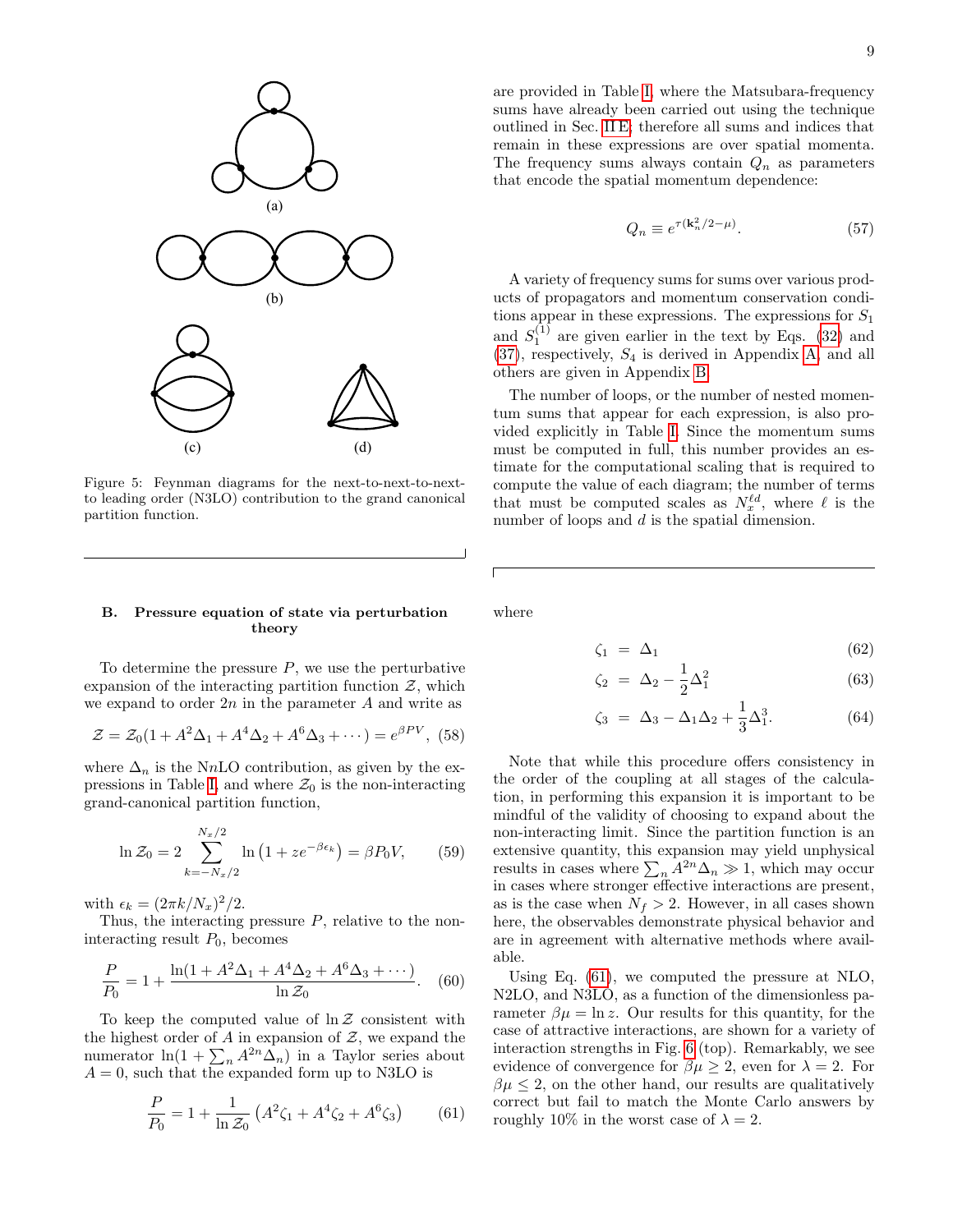<span id="page-9-0"></span>Table I: Detail of next-to-leading order (NLO), next-to-next-to-leading order (N2LO), and next-to-next-to-next-to-leading order (N3LO) contributions (respectively, order  $A^2$ ,  $A^4$ , and  $A^6$ ) to the grand-canonical partition function  $Z$ . The indicated diagram figure refers to the corresponding fully-connected Feynman diagram or product of such diagrams for each contribution. The volume  $V = N_x N_\tau$  that appears in all expressions refers to the spacetime volume of the lattice. The greatest number of loops that appear for each fully-connected diagram is also provided. It is implicit in the notation that a momentum-conserving Kronecker delta has been utilized to eliminate momentum sums: one in the case of  $S_4$  and  $S_4^{(1)}$ , but two in the case of  $S_6$ .

| Order             | Diagram Figure            | Prefactor    | Diagram Frequency Sum                                                                                                           | Loops     |
|-------------------|---------------------------|--------------|---------------------------------------------------------------------------------------------------------------------------------|-----------|
| <b>NLO</b>        | Fig. $3$                  | 1/(2 V)      | $\left \sum S_1(Q_1)\right $                                                                                                    | $1$ -loop |
| N2LO              | [Fig. $3$ ] <sup>2</sup>  | $1/(8V^2)$   | $\left \sum S_1(Q_1)\right ^4$                                                                                                  | $1-loop$  |
| N2LO              | Fig. $4(a)$               | $-1/(4V^2)$  | $\left \sum S_1^{(1)}(Q_1)\right \ \left \sum S_1(Q_1)\right ^2$                                                                | $1$ -loop |
| N2LO              | Fig. $4(b)$               | $1/(8V^2)$   | $\sum S_4(Q_1,Q_2,Q_3)$<br>$\mathbf{p}_1,\mathbf{p}_2,\mathbf{p}_3$                                                             | $3$ -loop |
| N3LO              | [Fig. $3^3$ ]             | $1/(48 V^3)$ | $\left[\sum_{i=1}^{n} S_1(Q_1)\right]^6$                                                                                        | $1$ -loop |
| N3LO              | Fig. $4(a) \times Fig. 3$ | $-1/(8V^3)$  | $\left \sum_{i} S_1^{(1)}(Q_1)\right  \left \sum_{i} S_1(Q_1)\right ^{-1}$                                                      | $1$ -loop |
| N3LO              | Fig. 4(b) $\times$ Fig. 3 | $1/(16V^3)$  | $\left[\sum_{\mathbf{p}_1, \mathbf{p}_2, \mathbf{p}_3} S_4(Q_1, Q_2, Q_3)\right] \left[\sum_{\mathbf{p}_1} S_1(Q_1)\right]^2$   | $3$ -loop |
| N3LO              | Fig. $5(a)$               | $1/(12V^3)$  | $\left \sum S_1^{(2)}(Q_1)\right \left \sum S_1(Q_1)\right ^3$                                                                  | $1$ -loop |
| N <sub>3</sub> LO | Fig. $5(b)$               | $1/(8V^3)$   | $\left \sum S_1^{(1)}(Q_1)\right ^2\left \sum S_1(Q_1)\right ^2$                                                                | $1$ -loop |
| N3LO              | Fig. $5(c)$               | $-1/(4V^3)$  | $\sum\limits_{i=1}^N\left S_4^{(1)}(Q_1,Q_2,Q_3)\right \left \sum S_1(Q_1)\right $<br>$\mathsf{Lp}_1,\mathsf{p}_2,\mathsf{p}_3$ | $3$ -loop |
| N3LO              | Fig. $5(d)$               | $1/(12 V^3)$ | $\sum S_6(Q_1,Q_2,Q_3,Q_4)$<br>${\bf p}_1, {\bf p}_2, {\bf p}_3, {\bf p}_4$                                                     | 4-loop    |

A possible explanation of this behavior is that perturbation theory simply fails to capture the effect of the two-body bound state on the virial coefficients as  $\lambda$  is increased, which in the case of  $b_2$  involves a dominant inverse gaussian contribution  $\propto \exp(\lambda^2/4)$ . This effect could be absorbed into the definition of  $\lambda$  by way of a new renormalization scheme defined by matching to an exact calculation of  $b_2$  (lattice or continuum), instead of identifying the coupling  $g$  with the inverse scattering length. Clearly, such a renormalization scheme would improve the agreement with the Monte Carlo results in the semiclassical region of negative  $\beta\mu$ , but by the same token it would spoil it for  $\beta \mu \geq 2$ . Nevertheless, as the perturbative expansion is extended beyond third-order, the convergence properties of the regime is expected to improve.

In all cases, the NLO results are quantitatively disap-

pointing, but N2LO and N3LO display substantial improvement both in convergence and in approaching the Monte Carlo results. Naturally, this improvement is not free: the computational effort increases dramatically for N2LO and N3LO relative to NLO. Similar behavior is seen for the repulsive case in the bottom of Fig. [6](#page-10-0) but with an important difference: the results oscillate as the perturbative order is increased, whereas in the attractive case convergence appears to be monotonic.

# C. Density equation of state via perturbation theory and complex Langevin

Based on our knowledge of the pressure, differentiation with respect to  $\beta\mu$  gives access to the density, for which results from perturbation theory can be compared more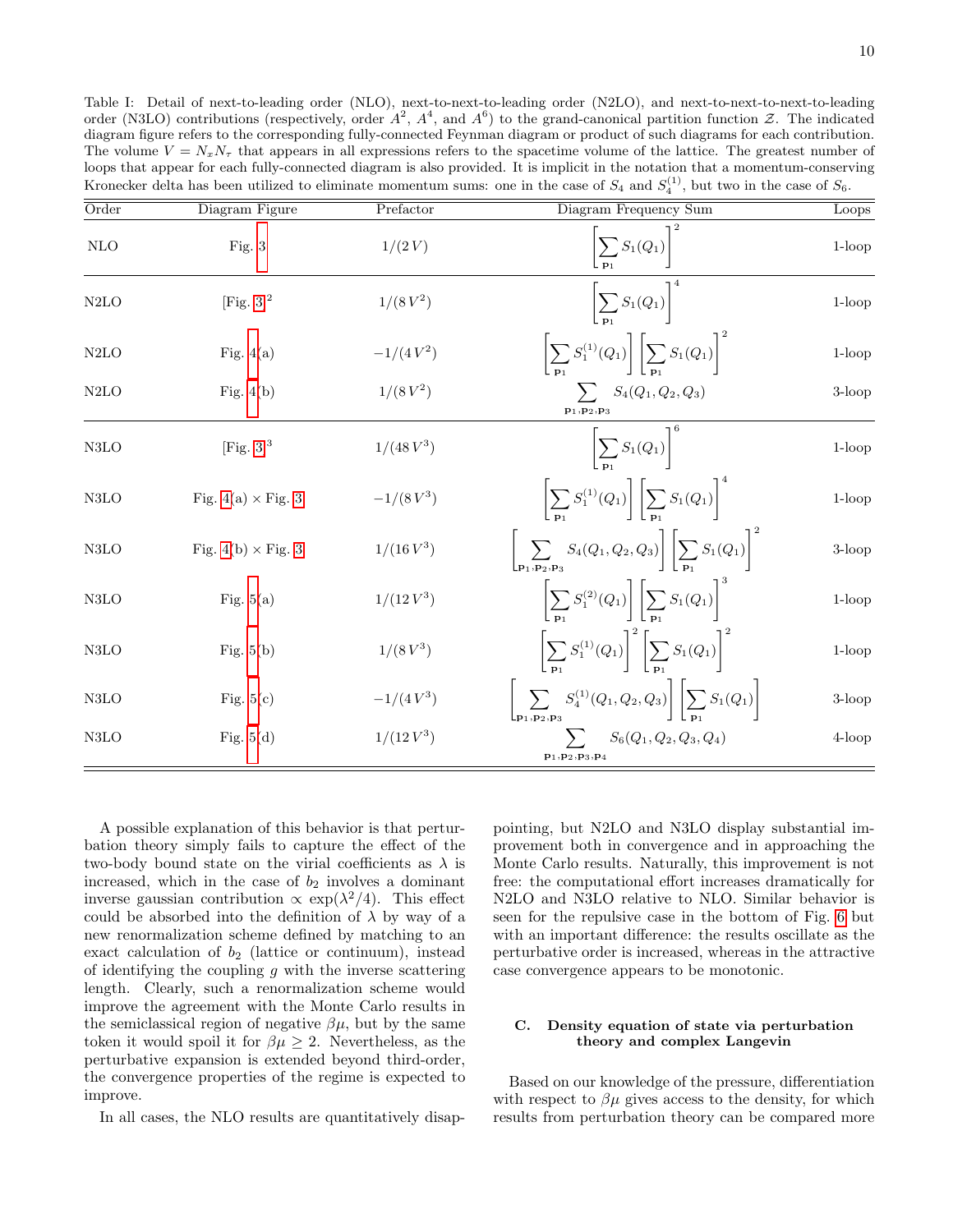

<span id="page-10-0"></span>Figure 6: (Color online) Pressure  $P$  of the attractive (top) and repulsive (bottom) unpolarized Fermi gas in units of the pressure of the noninteracting system  $P_0$ , as shown for the dimensionless interaction strengths  $\lambda = 0.5, 1.0, 1.5, 2.0,$  and  $\lambda = -0.5, -1.0, -1.5, -2.0$  for the attractive and repulsive cases, respectively. The NLO (dashed line), N2LO (dash-dotted line), and N3LO (solid line) results from perturbation theory are displayed for each coupling. The corresponding data points for each attractive coupling are computed using HMC (see Ref. [\[7\]](#page-14-5)).

directly with quantum Monte Carlo results (the pressure is not typically a quantity computed directly in Monte Carlo calculations, but is rather obtained by integrating the density; see Ref. [\[7\]](#page-14-5) for details). We show such a comparison in Fig. [7](#page-10-1) (top) for the case of attractive interactions where Monte Carlo calculations are possible without a sign problem. For repulsive interactions, our calculations yield the results shown in Fig. [7](#page-10-1) (bottom). In both cases, we have numerically differentiated with a point spacing of  $d\mu = 0.01$ .

Both figures also display density results obtained using CL techniques. Remarkably, this method demonstrates excellent agreement with both hybrid Monte Carlo and perturbation theory for attractive interactions (where CL becomes RL), and perturbative results for repulsive interactions. The auxiliary field  $\sigma$  was evolved with CL dynamics for  $10^5$  iterations with an adaptive timestep  $\delta t$ , adjusted by monitoring the magnitude of the CL drift.



<span id="page-10-1"></span>Figure 7: (Color online) Density n of the attractive (top) and repulsive (bottom) unpolarized Fermi gas in units of the density of the noninteracting system  $n_0$ , as shown for the dimensionless interaction strengths  $\lambda = 0.5, 1.0, 1.5, 2.0$  (attractive), and  $\lambda = -0.5, -1.0, -1.5, -2.0$  (repulsive). The NLO (dashed line), N2LO (dash-dotted line), and N3LO (solid line) results of perturbation theory are displayed for each coupling and are compared with HMC results (see Ref. [\[7\]](#page-14-5)) in the attractive case. For both plots, the black diamonds show CL results (RL for the attractive case), regulated with  $\xi = 0.1$ as described in the main text. The statistical uncertainty of the CL results is estimated to be on the order of the size of the symbols, or less, as supported by the smoothness of those results.

#### D. Perturbative virial coefficients

Based on the results shown above, we implement a method of particle-number projection, which is well known in the area of nuclear physics, to calculate virial coefficients perturbatively. To explain the method, we recall that the virial expansion for the pressure is given by

<span id="page-10-2"></span>
$$
-\beta PV = \ln \mathcal{Z} = \mathcal{Q}_1 \sum_{n=1}^{\infty} b_n z^n, \tag{65}
$$

where  $\mathcal{Q}_1 = N_f L / \lambda_T$  is the one-particle canonical partition function (here  $\lambda_T = \sqrt{2\pi\beta}$  is the thermal de Broglie wavelength), and  $b_n$  are the virial coefficients we want to extract.

Using our (semi-)analytic expressions for  $\ln \mathcal{Z}(z)$ , it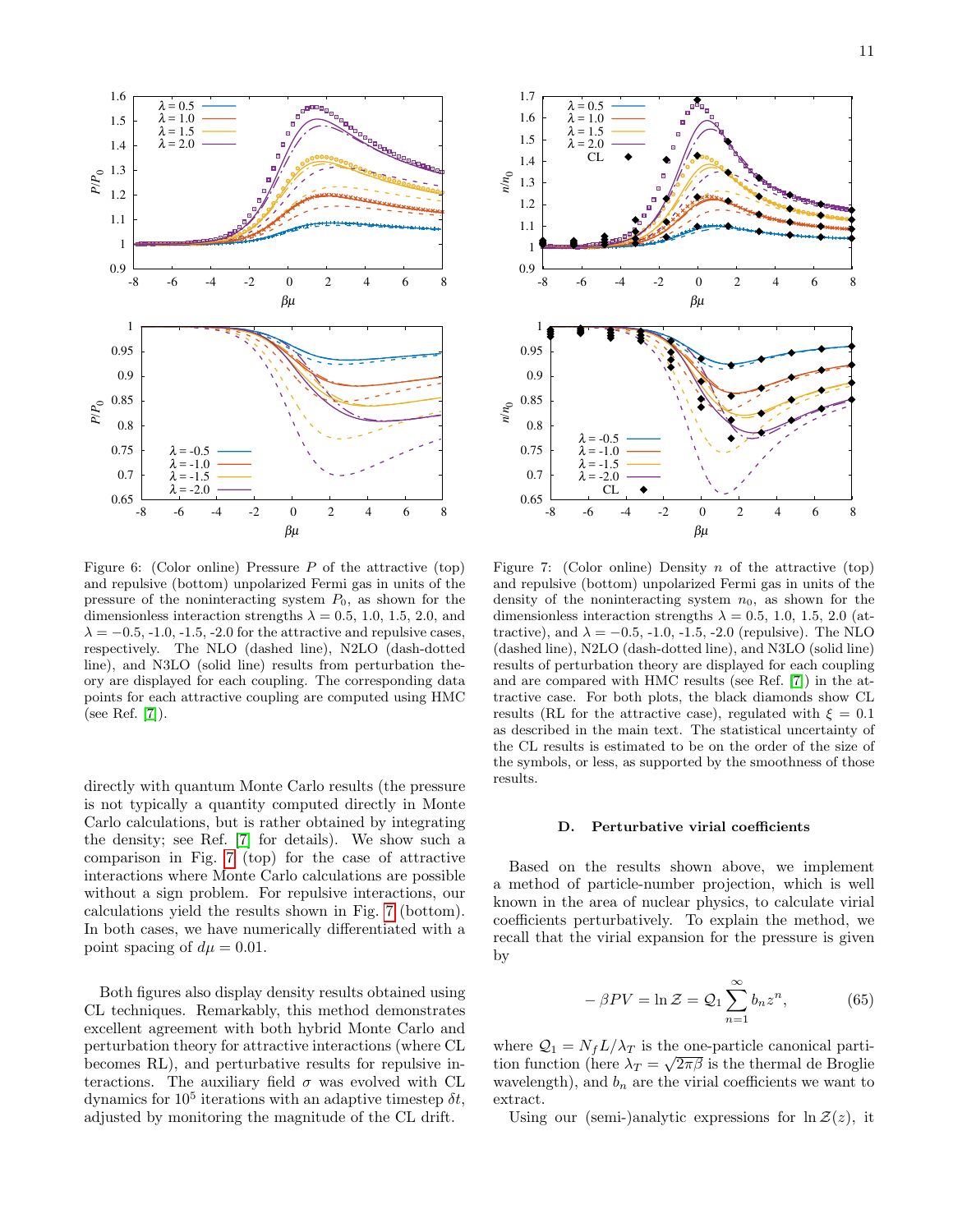

<span id="page-11-1"></span>Figure 8: (Color online) Fifth-order perturbative virial expansion for the pressure  $P/P_0$  for two attractive and repulsive couplings. The expansions are shown for which the virial coefficients are computed at NLO (dashed line), N2LO, (dotted line), and N3LO (dash-dotted line). The fully solid line shows the full perturbative calculation of the pressure at N3LO, as shown in Fig. [6.](#page-10-0) Results from HMC data (see Ref. [\[7\]](#page-14-5)) are displayed as corresponding data points for the attractive couplings.

is possible to extract the coefficients  $b_n$  via a numerical Fourier projection,

$$
b_n = \frac{1}{Q_1 \alpha^n} \int_0^{2\pi} \frac{d\phi}{2\pi} e^{-in\phi} \ln \mathcal{Z}(z \to \alpha e^{i\phi}), \tag{66}
$$

where the partition function is evaluated at  $z = \alpha \exp(i\phi)$ and  $\alpha$  is an arbitrary real parameter that is independent of the result for  $b_n$ , but is used to ensure that a wellbehaved integrand is used. A value of  $\alpha = 0.01$  is wellsuited for the evaluations performed here.

The perturbative expansion of virial coefficients  $b_n$  displays signs of convergence at weak coupling  $|\lambda| \leq 1$  and for low enough virial order n. We find that for  $\lambda = \pm 1$  the predictions for  $b_5$  cease to converge, at least at N3LO. For comparison, an exact lattice calculation of the secondorder virial coefficient at  $N_x = 100$  and  $\beta = 8$  under at-tractive interactions (see Ref. [\[7\]](#page-14-5)) shows that for  $\lambda = 0.5$ ,  $b_2 = -0.230$ , and for  $\lambda = 1.0$ ,  $b_2 = -0.0351$ . This discrepancy compared with the perturbative value for  $b_2$ , particularly for larger values of the coupling, underscores the difficulty in quantitatively capturing the behavior in the virial region using perturbation theory.

## <span id="page-11-0"></span>V. SUMMARY AND CONCLUSIONS

In summary, we have determined, using both up to third order in lattice perturbation theory and CL techniques, the pressure and density equations of state of non-relativistic spin-1/2 fermions with contact interactions in both attractive and repulsive regimes. We have used those results in combination with particle-number projection techniques to obtain a perturbative expansion for virial coefficients.

Table II: Results for the second, third, fourth, and fifth-order virial coefficients of the pressure  $P$  [see Eq. [\(65\)](#page-10-2)] at NLO, N2LO, and N3LO for two repulsive and attractive couplings. All coefficients are computed for a spatial lattice size of  $N_x =$ 100,  $\beta = 8.0$ , and a temporal lattice spacing of  $\tau = 0.05$ . The fifth-order virial expansion is displayed in Fig. [8.](#page-11-1)

| λ      | Coefficient | <b>NLO</b> | N2LO      | N3LO      |
|--------|-------------|------------|-----------|-----------|
|        | $b_2$       | $-0.551$   | $-0.473$  | $-0.473$  |
| $-1.0$ | $b_3$       | 0.472      | 0.373     | 0.342     |
|        | $b_4$       | $-0.452$   | $-0.380$  | $-0.280$  |
|        | $b_{5}$     | 0.449      | 0.446     | 0.246     |
|        | $b_2$       | $-0.453$   | $-0.433$  | $-0.433$  |
|        | $b_3$       | 0.333      | 0.308     | 0.304     |
| $-0.5$ | $b_4$       | $-0.289$   | $-0.271$  | $-0.259$  |
|        | $b_{5}$     | 0.270      | 0.269     | 0.244     |
|        | $b_2$       | $-0.253$   | $-0.233$  | $-0.233$  |
| 0.5    | $b_3$       | 0.0508     | 0.0254    | 0.0295    |
|        | $b_4$       | 0.0408     | 0.0592    | 0.0461    |
|        | $b_{5}$     | $-0.0925$  | $-0.0932$ | $-0.0671$ |
|        | $b_2$       | $-0.152$   | $-0.0712$ | $-0.0712$ |
|        | $b_3$       | $-0.0922$  | $-0.194$  | $-0.161$  |
| 1.0    | b4          | 0.208      | 0.282     | 0.176     |
|        | $b_{5}$     | $-0.276$   | $-0.279$  | $-0.0677$ |

Our results for the perturbative pressure and density display some remarkable features: even for couplings as high as  $\lambda = 2$  there is a region of fugacity values (namely for  $\beta \mu \geq 1$ ) that displays clear signs of convergence toward excellent agreement with extant non-perturbative Monte Carlo results (for the case of attractive interactions).

We performed our perturbative lattice calculations by following an unconventional route based on first decoupling the interaction via a Hubbard-Stratonovich transformation, and then undoing that transformation after expanding the non-interacting fermion determinant under the path integral. The approach is interesting because it is amenable to automation in a way that seems easier to handle than conventional approaches that use operators throughout.

Additionally, we have presented a way to carry out the Matsubara-frequency sums that is both simple and efficient, in particular in that it does not involve contour integration in the complex plane and in that it treats all the nested sums simultaneously. While techniques that are similar in spirit exist in the continuum, we are not aware of this type of approach for systems on the lattice. Carrying out those frequency sums is more than a matter of convenience: it is essential in order to obtain numerically manageable expressions, namely expressions that only contain spatial momentum sums. Furthermore, we have shown how a common trick, namely differentiation with respect to an auxiliary parameter, can generate expressions needed for certain diagrams using expressions for lower-order diagrams. The frequency sums presented above and in the appendices are universal in that they apply to systems regardless of the dispersion relation, external potential, and interaction potential, as long as the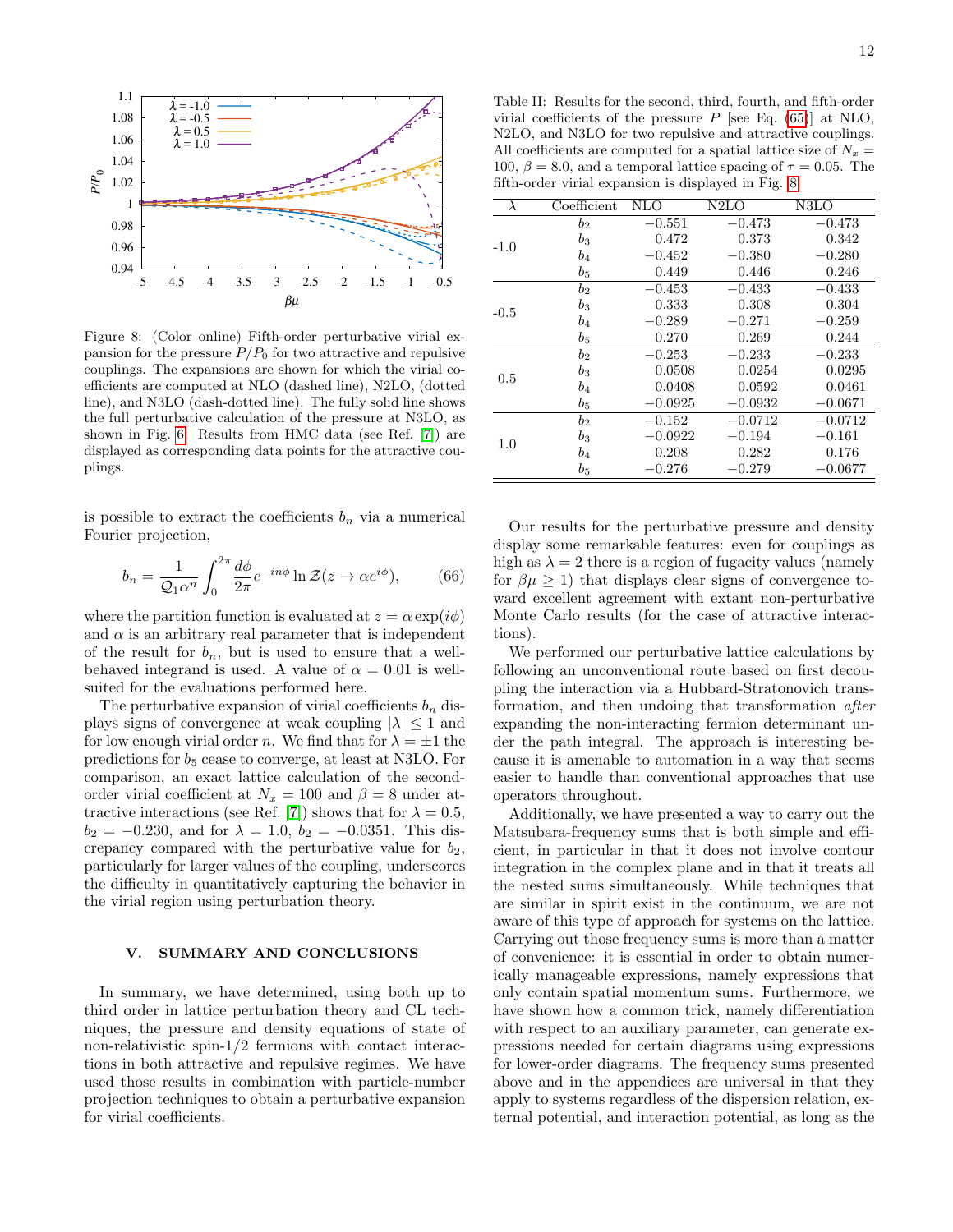latter is energy-independent.

To access repulsive interactions in a non-perturbative fashion (a well-known case suffering from the sign problem), we implemented the CL method and proposed a modification to the action that prevents uncontrolled excursions into the complex plane. This modified action yields a damping term in the CL dynamics which, in turn, introduces systematic effects of a priori unknown size. Our investigations of those effects, both on the attractive and repulsive sides, support the idea that the impact on the density equation of state is within the uncertainties of our calculations; other observables would require independent investigations. The effectiveness of this approach in other situations, like polarized matter and higher dimensions, remains to be studied; however, nothing seems to prevent us from using the same idea in those cases. For the 1D system studied here, the CL results agree with the perturbative ones in regions where perturbation theory appears to converge (within the orders studied here); everywhere else, the CL answers represent non-perturbative predictions.

#### Acknowledgments

We thank G. Aarts, J. Braun, and A. Vuorinen for comments on the manuscript. This material is based upon work supported by the National Science Foundation under Grants No. DGE1144081 (Graduate Research Fellowship Program), PHY1306520 (Nuclear Theory Program), and PHY1452635 (Computational Physics Program).

## <span id="page-12-0"></span>Appendix A: Matsubara frequency sum derivation example of  $S_4$

To further illustrate our method of analytically evaluating Matsubara frequency sums on the lattice, we will show in detail how to calculate the case of  $S_4$ . Note that higher-order frequency sums, such as  $S_4^{(1)}$ , can also be determined from the expressions derived here by inserting a parameter  $\lambda$  such that, for example,  $Q_1 \to Q_1/\lambda$ , and proceed to calculate derivatives with respect to  $\lambda$ , evaluated at  $\lambda = 1$ . This is a generalization of the procedure used for the case of  $S_1^{(1)}$ , as illustrated in Eq. [\(35\)](#page-4-3).

The frequency sum  $S_4$  is defined as the sum over four free propagators, where the indices of the first three propagators are free, and the fourth is constrained by the momentum conservation condition  $\omega_4 = \omega_1 - \omega_2 + \omega_3$ . Therefore, we write the expression for  $S_4$  with a Kronecker delta such that

$$
S_4 = \sum_{\{n\}=1}^{N_\tau} \left[ \prod_{q=1}^4 \frac{1}{1 - Q_q e^{i\omega_{n_q}}} \right] \delta(\omega_{n_3} - \omega_{n_2} + \omega_{n_1} - \omega_{n_4}). \tag{A1}
$$

We first represent the Kronecker delta with a sum over the complete frequency-space basis and expand the denominators using a geometric series,

$$
S_4 = \frac{1}{N_{\tau}} \sum_{p=0}^{N_{\tau}-1} \sum_{\{n\}=1}^{N_{\tau}} \left[ \prod_{q=1}^4 \sum_{k_q=1}^{\infty} Q_q^{k_q} e^{ik_q \omega_{n_q}} \right] e^{ip(\omega_{n_3} - \omega_{n_2} + \omega_{n_1} - \omega_{n_4})}.
$$
(A2)

Next, we reorder the sums in preparation to carry out all the frequency sums, which result in delta functions. Note that in the process, the appearance of powers of  $(-1)$ , which results from the fermionic Matsubara frequencies.

$$
S_4 = \frac{1}{N_{\tau}} \sum_{p=0}^{N_{\tau}-1} \sum_{\{k\}=0}^{\infty} Q_1^{k_1} Q_2^{k_2} Q_3^{k_3} Q_4^{k_4} \sum_{\{n\}=1}^{N_{\tau}} e^{i\omega_{n_1}(k_1+p)} e^{i\omega_{n_2}(k_2-p)} e^{i\omega_{n_3}(k_3+p)} e^{i\omega_{n_4}(k_4-p)} \tag{A3}
$$

$$
= N_{\tau}^{N_{\tau}-1} \sum_{p=0}^{\infty} \sum_{\{m\}=-\infty}^{\infty} \sum_{\{k\}=0}^{\infty} Q_{1}^{k_{1}} Q_{2}^{k_{2}} Q_{3}^{k_{3}} Q_{4}^{k_{4}} (-1)^{m_{1}+m_{2}+m_{3}+m_{4}} \times
$$
\n
$$
\delta(k_{1}+p-m_{1}N_{\tau})\delta(k_{2}-p-m_{2}N_{\tau})\delta(k_{3}+p-m_{3}N_{\tau})\delta(k_{4}-p-m_{4}N_{\tau})
$$
\n(A4)

To saturate the delta functions when summing over  $\{k\}$ , we must account for the fact that all k are positive. To this end, we extend the sums to negative values of k and insert Heaviside functions accordingly (defined to saturate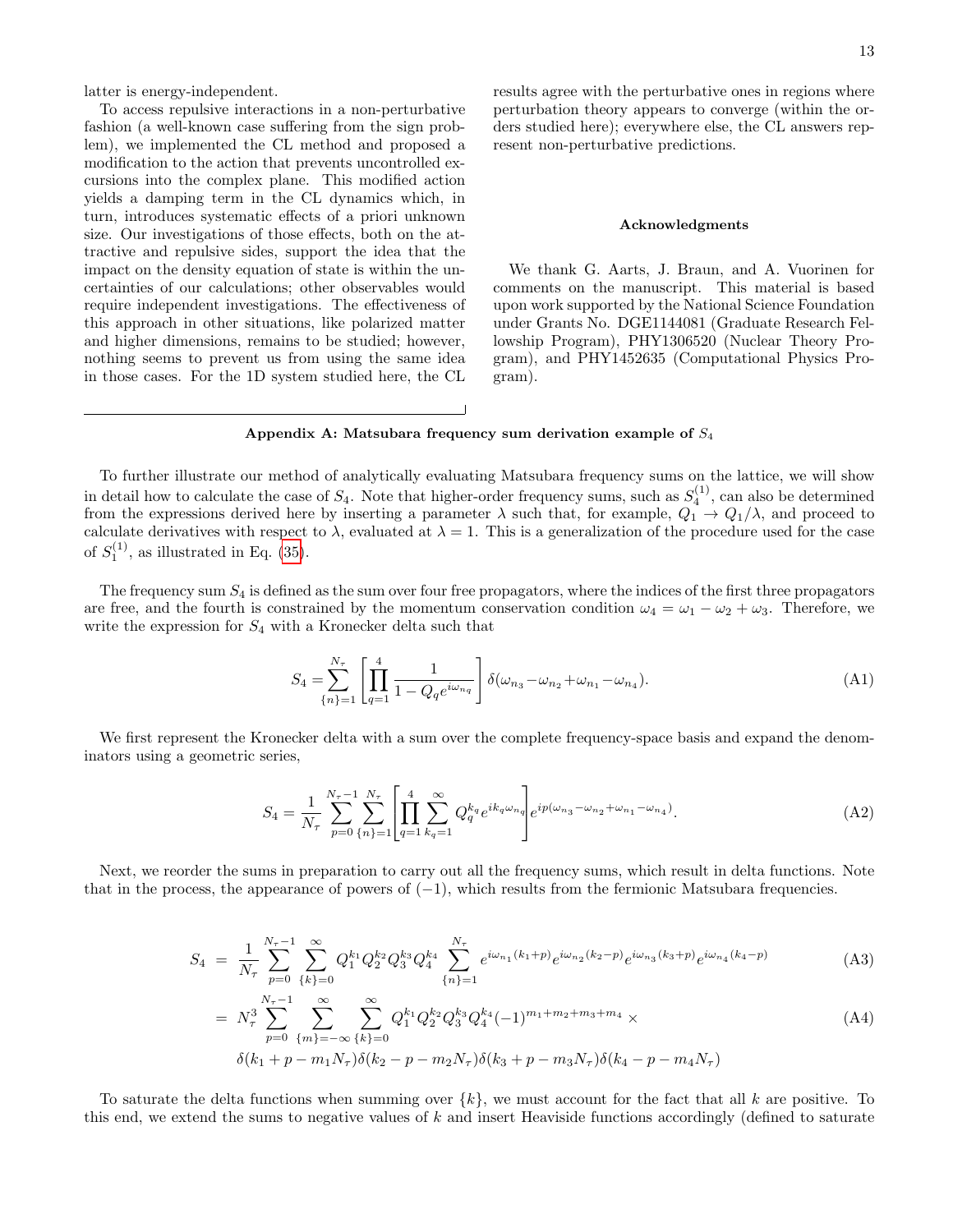for non-negative values of the argument), which results in

$$
S_4 = N_\tau^3 \sum_{p=0}^{N_\tau - 1} \sum_{\{m\}=-\infty}^{\infty} Q_1^{N_\tau m_1} Q_2^{N_\tau m_2} Q_3^{N_\tau m_3} Q_4^{N_\tau m_4} (-1)^{m_1 + m_2 + m_3 + m_4} \left(\frac{Q_2 Q_4}{Q_1 Q_3}\right)^p \times
$$
  
\n
$$
\theta(-p + m_1 N_\tau) \theta(p + m_2 N_\tau) \theta(-p + m_3 N_\tau) \theta(p + m_4 N_\tau)
$$
\n(A5)

Because of the range of p, the  $\theta$  functions imply the following conditions:  $m_1 \geq 0$  if  $p = 0$ , but otherwise  $m_1 > 0$ ; an identical condition for  $m_3$ ;  $m_2 \ge 0$ ; and  $m_4 \ge 0$ . Using the last two conditions, we obtain a first simplification:

$$
S_4 = N_\tau^3 \frac{1}{1 + Q_2^{N_\tau}} \frac{1}{1 + Q_4^{N_\tau}} \sum_{p=0}^{N_\tau - 1} \sum_{\{m\}=-\infty}^{\infty} Q_1^{N_\tau m_1} Q_3^{N_\tau m_3} (-1)^{m_1 + m_3} \left(\frac{Q_2 Q_4}{Q_1 Q_3}\right)^p \theta(-p + m_1 N_\tau) \theta(-p + m_3 N_\tau) \tag{A6}
$$

Applying the remaining two conditions amounts to (note we separate the  $p = 0$  and  $p \neq 0$  cases in the second line)

$$
\sum_{\{m\}=-\infty}^{\infty} Q_1^{N_{\tau}m_1} Q_3^{N_{\tau}m_3} (-1)^{m_1+m_3} \sum_{p=0}^{N_{\tau}-1} X^p \theta(-p+m_1N_{\tau}) \theta(-p+m_3N_{\tau})
$$
\n
$$
= \frac{1}{1+Q_1^{N_{\tau}}} \frac{1}{1+Q_3^{N_{\tau}}} \left[1+Q_1^{N_{\tau}} Q_3^{N_{\tau}} \sum_{p=1}^{N_{\tau}-1} X^p\right]
$$
\n
$$
= \frac{1}{1+Q_1^{N_{\tau}}} \frac{1}{1+Q_3^{N_{\tau}}} \left[1+Q_1^{N_{\tau}} Q_3^{N_{\tau}} \left(\frac{1-X^{N_{\tau}}}{1-X}-1\right)\right],
$$
\n(A7)

where  $X = Q_2 Q_4 / (Q_1 Q_3)$ . Thus, the final result is simply

$$
S_4 = N_\tau^3 \left( \prod_{k=1}^4 \frac{1}{1 + Q_k^{N_\tau}} \right) \left[ 1 + (Q_1 Q_3)^{N_\tau} \left( \frac{1 - X^{N_\tau}}{1 - X} - 1 \right) \right]. \tag{A8}
$$

Note that, as anticipated, we obtained this result without resorting to contour integration, and moreover we addressed all the frequency sums simultaneously.

## <span id="page-13-0"></span>Appendix B: Listing of Higher-Order Matsubara Frequency Sums

In this section, we will provide a listing of all Matsubara frequency sums that appear in the perturbative contributions to the grand-canonical partition function at third-order. Note that the first- and second-order sums  $S_1, S_1^{(1)}$ , and  $S_4$  are provided elsewhere in the text. In all cases, our expressions were checked by comparing with a direct evaluation of the defining sums in a small spacetime volume.

The frequency sum  $S_1^{(2)}$  is defined as the sum over the product of three identical propagators, and the derived expression is given by

$$
S_1^{(2)} = \sum_{n=1}^{N_\tau} \left( \frac{1}{1 - Q_1 e^{i\omega_n}} \right)^3 = \frac{N_\tau (2 - Q_1^{N_\tau} [N_\tau^2 + 3N_\tau - 4] + Q_1^{2N_\tau} [N_\tau^2 - 3N_\tau + 2])}{2(1 + Q_1^{N_\tau})^3}.
$$
(B1)

The frequency sum  $S_4^{(1)}$  can be obtained, as explained in the main text, by using a differentiation trick:

$$
S_4^{(1)} = -\left. \frac{dS_4(\lambda)}{d\lambda} \right|_{\lambda = 1} \tag{B2}
$$

where  $S_4(\lambda) \equiv \lambda^{-1} S_4|_{Q_1 \to Q_1/\lambda}$ . Thus,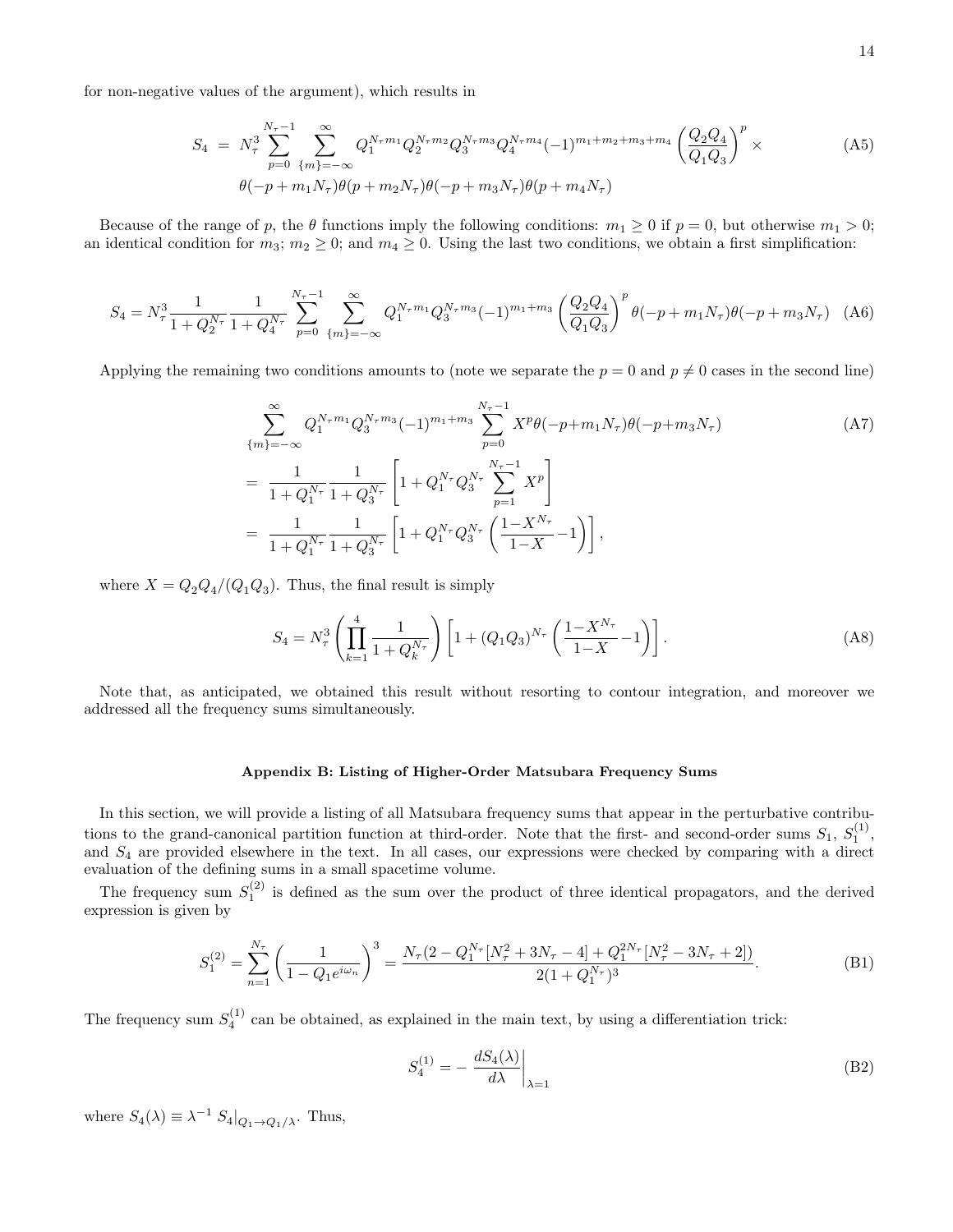$$
S_4^{(1)} = \sum_{n_1, n_2, n_3, n_4=1}^{N_{\tau}} \left( \frac{1}{1 - Q_1 e^{i\omega_{n_1}}} \right)^2 \frac{1}{1 - Q_2 e^{i\omega_{n_2}}} \frac{1}{1 - Q_3 e^{i\omega_{n_3}}} \frac{1}{1 - Q_4 e^{i\omega_{n_4}}} \delta(\omega_{n_1} - \omega_{n_2} + \omega_{n_3} + \omega_{n_4})
$$
  
\n
$$
= N_{\tau}^3 \left( \prod_{k=1}^4 \frac{1}{1 + Q_k^{N_{\tau}}} \right) \left\{ \left[ 1 + (Q_1 Q_3)^{N_{\tau}} \left( \frac{1 - X^{N_{\tau}}}{1 - X} - 1 \right) \right] \left( \frac{(N_{\tau} - 1)Q_1^{N_{\tau}} - 1}{1 + Q_1^{N_{\tau}}} \right) + N_{\tau} (Q_1 Q_3)^{N_{\tau}} \left[ 1 - \frac{1 - X^{N_{\tau}}}{1 - X} - \frac{X^{N_{\tau}}}{1 - X} + \frac{X}{N_{\tau}} \frac{1 - X^{N_{\tau}}}{(1 - X)^2} \right] \right\}
$$
(B3)

where  $X \equiv Q_2 Q_4 / (Q_1 Q_3)$ .

Finally, the frequency sum  $S_6$  is defined as

$$
S_6 = \sum_{\substack{n_1, n_2, n_3, n_6 \\ n_4, n_5, n_6}} \left( \prod_{k=1}^6 \frac{1}{1 - Q_k e^{i\omega_{n_k}}} \right) \delta(\omega_{n_1} - \omega_{n_2} - \omega_{n_5} + \omega_{n_6}) \delta(\omega_{n_3} - \omega_{n_4} + \omega_{n_1} - \omega_{n_6})
$$
  
=  $N_\tau^4 \left( \prod_{k=1}^6 \frac{1}{1 + Q_k^{N_\tau}} \right) (S_{6A} + S_{6B} + S_{6C} + 1)$  (B4)

such that

$$
S_{6A} \equiv (Q_2 Q_4)^{N_{\tau}} \left[ \left( \frac{1 - (XY)^{N_{\tau}}}{1 - XY} - 1 \right) (1 + Q_5^{N_{\tau}} + Q_6^{N_{\tau}}) + F(X, Y) Q_6^{N_{\tau}} + F(Y, X) Q_5^{N_{\tau}} \right],
$$
(B5)

$$
S_{6B} \equiv (Q_4 Q_6)^{N_{\tau}} \left( \frac{1 - Y^{N_{\tau}}}{1 - Y} - 1 \right), \text{ and } S_{6C} \equiv (Q_2 Q_5)^{N_{\tau}} \left( \frac{1 - X^{N_{\tau}}}{1 - X} - 1 \right), \tag{B6}
$$

where we also define

$$
F(X,Y) \equiv \frac{1 - Y^{N_{\tau}}}{1 - Y} \left( 1 - \frac{1 - X^{N_{\tau}}}{1 - X} \right) + \frac{1}{1 - Y} \left( \frac{1 - X^{N_{\tau}}}{1 - X} - \frac{1 - (XY)^{N_{\tau}}}{1 - XY} \right),
$$
(B7)

as well as  $X \equiv Q_1Q_6/(Q_2Q_5)$  and  $Y \equiv Q_3Q_5/(Q_4Q_6)$ . As evident from the above expressions, it is important to consider limiting cases near poles (e.g.  $X = 1$ ) when numerically evaluating these sums; such limits are straightforward to compute and implement.

- <span id="page-14-0"></span>[1] C. Gattringer and K Langfeld, Approaches to the sign problem in lattice field theory, Int. J. Mod. Phys. A 31, 1643007 (2016).
- [2] L. Bongiovanni, Numerical methods for the sign problem in Lattice Field Theory, [arXiv:1603.06458.](http://arxiv.org/abs/1603.06458)
- <span id="page-14-1"></span>[3] P. de Forcrand, Simulating QCD at finite density, PoS LAT2009 (2009) 010.
- <span id="page-14-2"></span>[4] Z.C. Wei, C. Wu, Y. Li, S. Zhang, and T. Xiang, Majorana Positivity and the Fermion Sign Problem of Quantum Monte Carlo Simulations, Phys. Rev. Lett. 116, 250601 (2016).
- <span id="page-14-3"></span>[5] Z.-X. Li, Y.-F. Jiang, and H. Yao, Majorana-Time-Reversal Symmetries: A Fundamental Principle for Sign-Problem-Free Quantum Monte Carlo Simulations, Phys. Rev. Lett. 117, 267002 (2016).
- <span id="page-14-4"></span>[6] M. Troyer and U.-J. Wiese, Computational Complex-

ity and Fundamental Limitations to Fermionic Quantum Monte Carlo Simulations, Phys. Rev. Lett. 94, 170201 (2005).

- <span id="page-14-5"></span>[7] M. D. Hoffman, P. D. Javernick, A. C. Loheac, W. J. Porter, E. R. Anderson, and J. E. Drut, Universality in one-dimensional fermions at finite temperature: Density, compressibility, and contact, Phys. Rev. A 91, 033618 (2015).
- <span id="page-14-6"></span>[8] G. Aarts, Introductory lectures on lattice QCD at nonzero baryon number, J. Phys. Conf. Ser. 706 (2016) 022004
- [9] G. Aarts, Complex Langevin dynamics and other approaches at finite chemical potential, PoS Lattice2012 (2012) 017.
- [10] D. Sexty, New algorithms for finite density QCD, PoS LATTICE 2014 (2014) 016.
- [11] G. Aarts and I.-O. Stamatescu Stochastic quantization at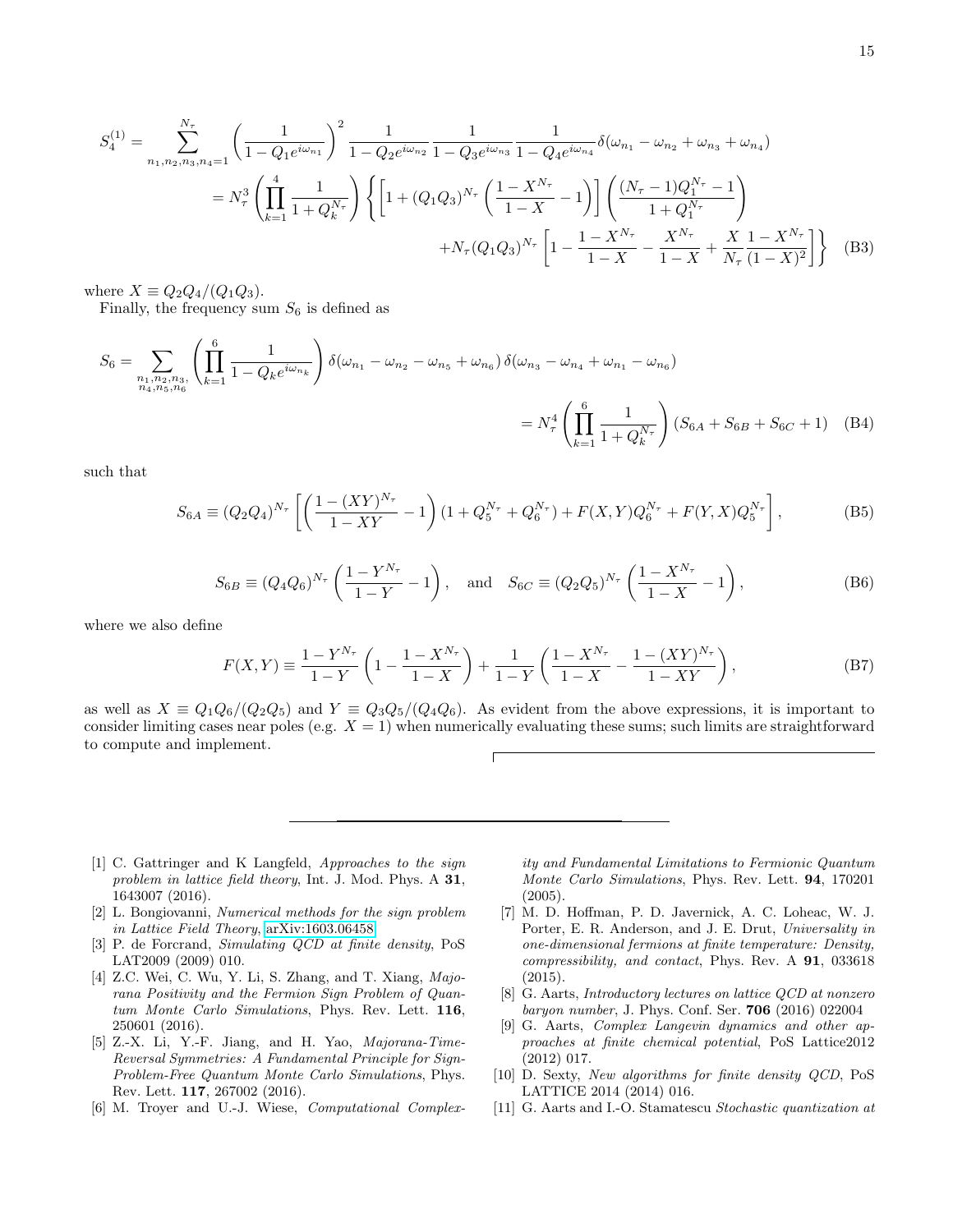finite chemical potential, JHEP09(2008) 018.

- [12] E. Seiler, D. Sexty and I. O. Stamatescu, Gauge cooling in complex Langevin for QCD with heavy quarks, Phys. Lett. B 723 (2013) 213.
- [13] G. Aarts, F. Attanasio, B. Jäger and D. Sexty, The QCD phase diagram in the limit of heavy quarks using complex Langevin dynamics, JHEP 1609 (2016) 087.
- [14] D. Sexty, Simulating full QCD at nonzero density using the complex Langevin equation, Phys. Lett. B  $729$  (2014) 108
- [15] G. Aarts, E. Seiler, D. Sexty and I. O. Stamatescu, Simulating QCD at nonzero baryon density to all orders in the hopping parameter expansion, Phys. Rev. D 90, 114505 (2014).
- <span id="page-15-0"></span>[16] D. K. Sinclair and J. B. Kogut, Exploring Complex-Langevin Methods for Finite-Density QCD, PoS LAT-TICE 2015 (2016) 153.
- <span id="page-15-1"></span>[17] T. Hayata, A. Yamamoto, Complex Langevin simulation of quantum vortices in a Bose-Einstein condensate, Phys. Rev. A 92, 043628 (2015).
- <span id="page-15-2"></span>[18] A. Yamamoto, T. Hayata, Complex Langevin simulation in condensed matter physics, PoS (LATTICE 2015) 041.
- <span id="page-15-3"></span>[19] X-W. Guan, M. T. Batchelor, and C. Lee, Fermi gases in one dimension: From Bethe ansatz to experiments, Rev. Mod. Phys. 85, 1633 (2013).
- <span id="page-15-4"></span>[20] P. Kakashvili and C. J. Bolech, Paired states in spinimbalanced atomic Fermi gases in one dimension, Phys. Rev. A 79, 041603R (2009).
- <span id="page-15-5"></span>[21] F. H. L. Essler, H. Frahm, F. Göhmann, A. Klümper, V. E. Korepin, The One-Dimensional Hubbard Model (Cambridge University Press, Cambridge, 2005).
- <span id="page-15-6"></span>[22] M. J. Wolak, V. G. Rousseau, C. Miniatura, B. Grémaud, R. T. Scalettar, and G. G. Batrouni, Finite-temperature quantum Monte Carlo study of the one-dimensional polarized Fermi gas, Phys. Rev. A 82, 013614 (2010).
- [23] G. G. Batrouni, M. H. Huntley, V. G. Rousseau, and R. T. Scalettar, Phys. Rev. Lett. 100, 116405 (2008).
- <span id="page-15-7"></span>[24] M. Casula, D. M. Ceperley, and E. J. Mueller, Phys. Rev. A 78, 033607 (2008).
- <span id="page-15-8"></span>[25] A. E. Feiguin and F. Heidrich-Meisner, Phys. Rev. B 76, 220508(R) (2007).
- [26] A. Lüscher, R. M. Noack, and A. M. Läuchli, Phys. Rev. A 78, 013637 (2008).
- [27] M. Rizzi, M. Polini, M. A. Cazalilla, M. R. Bakhtiari, M. P. Tosi, and R. Fazio, Phys. Rev. B 77, 245105 (2008).
- <span id="page-15-9"></span>[28] M. Tezuka and M. Ueda, Phys. Rev. Lett. 100, 110403 (2008).
- <span id="page-15-10"></span>[29] M. T. Batchelor et al., Journal of Physics Conference Series 42, 5 (2006).
- [30] X.-W. Guan, M. T. Batchelor, C.-H. Lee and M. Bortz, Phase transitions and pairing signature in strongly attractive Fermi atomic gases, Phys.Rev. B 76, 085120 (2007).
- <span id="page-15-11"></span>[31] E. Zhao, X.-W. Guan, W. V. Liu, M. T. Batchelor, and M. Oshikawa, Analytic Thermodynamics and Thermometry of Gaudin-Yang Fermi Gases, Phys. Rev. Lett. 103, 140404 (2009).
- <span id="page-15-12"></span>[32] A. M. Tsvelik, Quantum Field Theory in Condensed Matter Physics, (Cambridge University Press, Cambridge, 1995).
- <span id="page-15-13"></span>[33] D. Roscher, J. Braun, and J. E. Drut, *Inhomogeneous* phases in one-dimensional mass- and spin-imbalanced Fermi gases, Phys. Rev. A 89, 063609 (2014).
- <span id="page-15-14"></span>[34] A. Imambekov, T. L. Schmidt, and L. I. Glazman, One-

dimensional quantum liquids: Beyond the Luttinger liquid paradigm, Rev. Mod. Phys. 84, 1253 (2012).

- <span id="page-15-15"></span>[35] M. Lewenstein, A. Sanpera, V. Ahufinger, Ultracold Atoms in Optical Lattices: Simulating Quantum Manybody Systems, (Oxford University Press, Oxford, 2012)
- [36] Y. Liao, A. Rittner, T. Paprotta, W. Li, G. Patridge, R. Hulet, S. Baur, and E. Mueller, Spin-imbalance in a one-dimensional Fermi gas, Nature 467, 567 (2010).
- <span id="page-15-16"></span>[37] G. Pagano, M. Mancini, G. Cappellini, P. Lombardi, F. Schäfer, H. Hu, X.-J. Liu, J. Catani, C. Sias, M. Inguscio, and L. Fallani, A one-dimensional liquid of fermions with tunable spin, Nature Physics 10, 198 (2014).
- <span id="page-15-17"></span>[38] R. L. Stratonovich, On a Method of Calculating Quantum Distribution Functions, Sov. Phys. Dokl., 2, 416 (1958).
- <span id="page-15-18"></span>[39] J. Hubbard, *Calculation of Partition Functions*, Phys. Rev. Lett., 3, 77 (1959).
- <span id="page-15-19"></span>[40] A. Nieto, Evaluating sums over the Matsubara frequencies, Comput. Phys. Commun.,92, 54 (1995).
- <span id="page-15-20"></span>[41] J. E. Drut and A. N. Nicholson, Lattice methods for strongly interacting many-body systems, J. Phys. G: Nucl. Part. Phys. 40, 043101 (2013).
- <span id="page-15-21"></span>[42] D. Lee, Ground state energy at unitarity, Phys. Rev. C 78, 024001 (2008);
- <span id="page-15-22"></span>[43] D. Lee, Lattice simulations for few- and many-body systems, Prog. Part. Nucl. Phys. 63, 117 (2009).
- <span id="page-15-23"></span>[44] F. Attanasio, B. Jäger, Testing dynamic stabilisation in complex Langevin simulations, PoS LATTICE2016, [arXiv:1610.09298.](http://arxiv.org/abs/1610.09298)
- <span id="page-15-24"></span>[45] G. Aarts, F. Attanasio, B. Jäger and D. Sexty, Complex Langevin in Lattice QCD: dynamic stabilisation and the phase diagram, Acta Phys. Polon. Supp. 9 (2016) 621.
- <span id="page-15-25"></span>[46] S. Duane, A. D. Kennedy, B. J. Pendleton, D. Roweth, Hybrid Monte Carlo, Phys. Lett. B 195, 216 (1987).
- <span id="page-15-26"></span>[47] S. A. Gottlieb, W. Liu, D. Toussaint, R. L. Renken, Hybrid-molecular-dynamics algorithms for the numerical simulation of quantum chromodynamics, Phys. Rev. D 35, 2531 (1987).
- <span id="page-15-27"></span>[48] G. Parisi and Y. S. Wu, Sci. Sin. **24**, 483 (1981).
- [49] P. H. Damgaard and H. Hüffel, Stochastic quantization, Phys. Rept. 152 (1987) 227.
- <span id="page-15-28"></span>[50] G. G. Batrouni, G. R. Katz, A. S. Kronfeld, G. P. Lepage, B. Svetitsky and K. G. Wilson, Langevin simulations of *lattice field theories*, Phys. Rev. D  $32$ , 2736 (1995).
- <span id="page-15-29"></span>[51] G. Parisi, On complex probabilities, Phys. Lett. B 131 (1983) 393.
- <span id="page-15-30"></span>[52] G. Aarts, E. Seiler, and I.-O. Stamatescu, The Complex Langevin method: When can it be trusted?, Phys. Rev. D 81, 054508 (2010).
- [53] G. Aarts, F. A. James, E. Seiler, and I.-O. Stamatescu, Complex Langevin: Etiology and Diagnostics of its Main Problem, Eur. Phys. J. C 71, 1756 (2011).
- [54] G. Aarts, E. Seiler, D. Sexty and I. O. Stamatescu, Complex Langevin dynamics and zeroes of the fermion determinant, [arXiv:1701.02322](http://arxiv.org/abs/1701.02322)
- <span id="page-15-31"></span>[55] K. Nagata, J. Nishimura, and S. Shimasaki, Argument for justification of the complex Langevin method and the condition for correct convergence, Phys. Rev. D94, 114515 (2016).
- [56] J. Nishimura, and S. Shimasaki, New insights into the problem with a singular drift term in the complex Langevin method, Phys. Rev. D 92, 011501 (2015).
- <span id="page-15-32"></span>[57] G. Aarts, F. A. James, E. Seiler and I.-O. Stamatescu, Adaptive stepsize and instabilities in complex Langevin dynamics, Phys.Lett. B 687 (2010) 154.